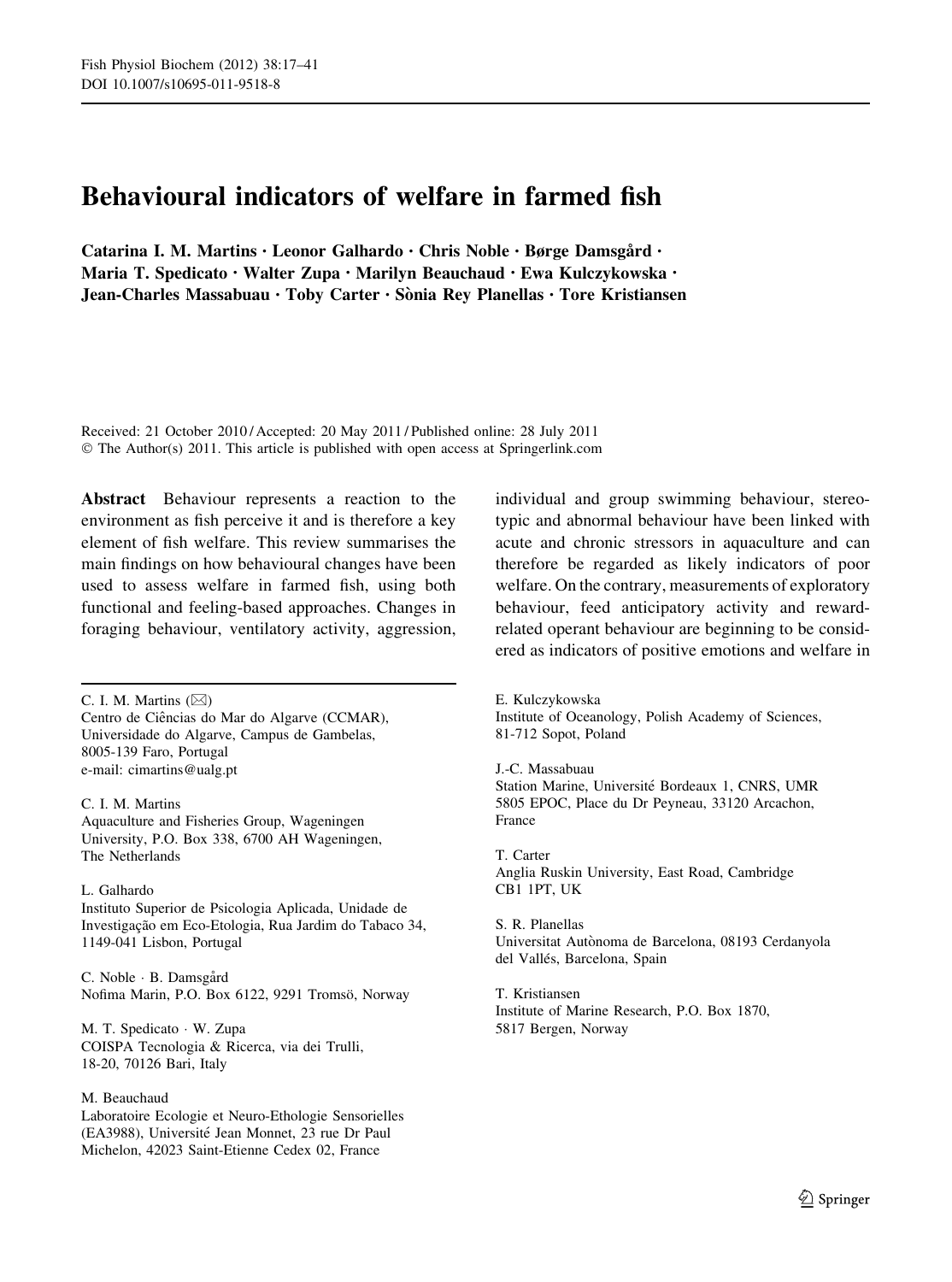fish. Despite the lack of scientific agreement about the existence of sentience in fish, the possibility that they are capable of both positive and negative emotions may contribute to the development of new strategies (e.g. environmental enrichment) to promote good welfare. Numerous studies that use behavioural indicators of welfare show that behavioural changes can be interpreted as either good or poor welfare depending on the fish species. It is therefore essential to understand the species-specific biology before drawing any conclusions in relation to welfare. In addition, different individuals within the same species may exhibit divergent coping strategies towards stressors, and what is tolerated by some individuals may be detrimental to others. Therefore, the assessment of welfare in a few individuals may not represent the average welfare of a group and vice versa. This underlines the need to develop on-farm, operational behavioural welfare indicators that can be easily used to assess not only the individual welfare but also the welfare of the whole group (e.g. spatial distribution). With the ongoing development of video technology and image processing, the on-farm surveillance of behaviour may in the near future represent a low-cost, noninvasive tool to assess the welfare of farmed fish.

Keywords Fish behaviour - Well-being - Aquaculture - Operational welfare indicators - Mental states · Stress · Appraisal

## Introduction

During the last decade, the issue of farmed fish welfare has raised increasing public and scientific concern. This has contributed to the development of policies related to fish welfare (e.g. Council Directive 98/58/EC and the recommendation on the welfare of farmed fish by the council of Europe in 2005). Stakeholders, welfare NGO's and scientists have long recognised the importance of welfare of farmed and captive animals; nevertheless, despite the increasing interest on fish welfare, there is no clear consensus on how fish welfare should be defined or assessed (Huntingford et al. [2006](#page-20-0); Ashley [2007](#page-17-0)).

Most animal welfare definitions can be loosely categorised into 'function-based' or 'feeling-based' definitions. 'Function-based' definitions have the fundamental assumption that welfare is correlated with biological functioning including physiological stress responses (Duncan [2005\)](#page-19-0), while in the 'Feelingbased' definitions, welfare more or less equals the current emotional state of the animal (Duncan and Dawkins [1983](#page-19-0)) and in the longer term, it represents the balance between positive and negative subjective experiences (Spruijt et al. [2001](#page-23-0)). The primary basis for the concept of 'animal welfare' is the belief that animals are sentient beings with an ability to experience good or bad feelings or emotional states (Dawkins [1990\)](#page-19-0).

If the fish farmer wants to improve or document fish welfare, they need methods to assess animal welfare that can be feasible on a farm. A welfare assessment system should describe the welfare of farmed fish and allow the farmer to assess the development over time and to respond appropriately. Welfare indicators that are relevant for inclusion in an operational welfare assessment system should be science-based, should measure welfare over extended time periods, should be measurable on a commercial farm within a realistic framework and should be relevant as a decision support system for the farmer. To fulfil these requirements, the welfare indicators must provide information on potential welfare problems and the causes of impaired welfare (Rousing et al. [2001](#page-22-0)). Behavioural welfare indicators have the advantage of being fast and easy to observe and therefore good candidates for use 'on-farm'. Examples of behaviour that are commonly used as an indicator of welfare are changes in food-anticipatory behaviour, feed intake, swimming activity and ventilation rate (Huntingford et al. [2006\)](#page-20-0). Such qualitative assessment can be converted into quantitative measures via video recordings and software for data collection, analysis and presentation, while image analyses facilitate continuous surveillance of behaviour. In this way, behaviour can be used as a noninvasive and as an early sign of potential welfare problems.

Disadvantages of behavioural welfare indicators can be that they are often variable over time and difficult to quantify, the observers need the sufficient skills to observe the animals 'body language', and there can be large individual differences in behaviour within animal groups. It is also worth noting that some behavioural responses can be considered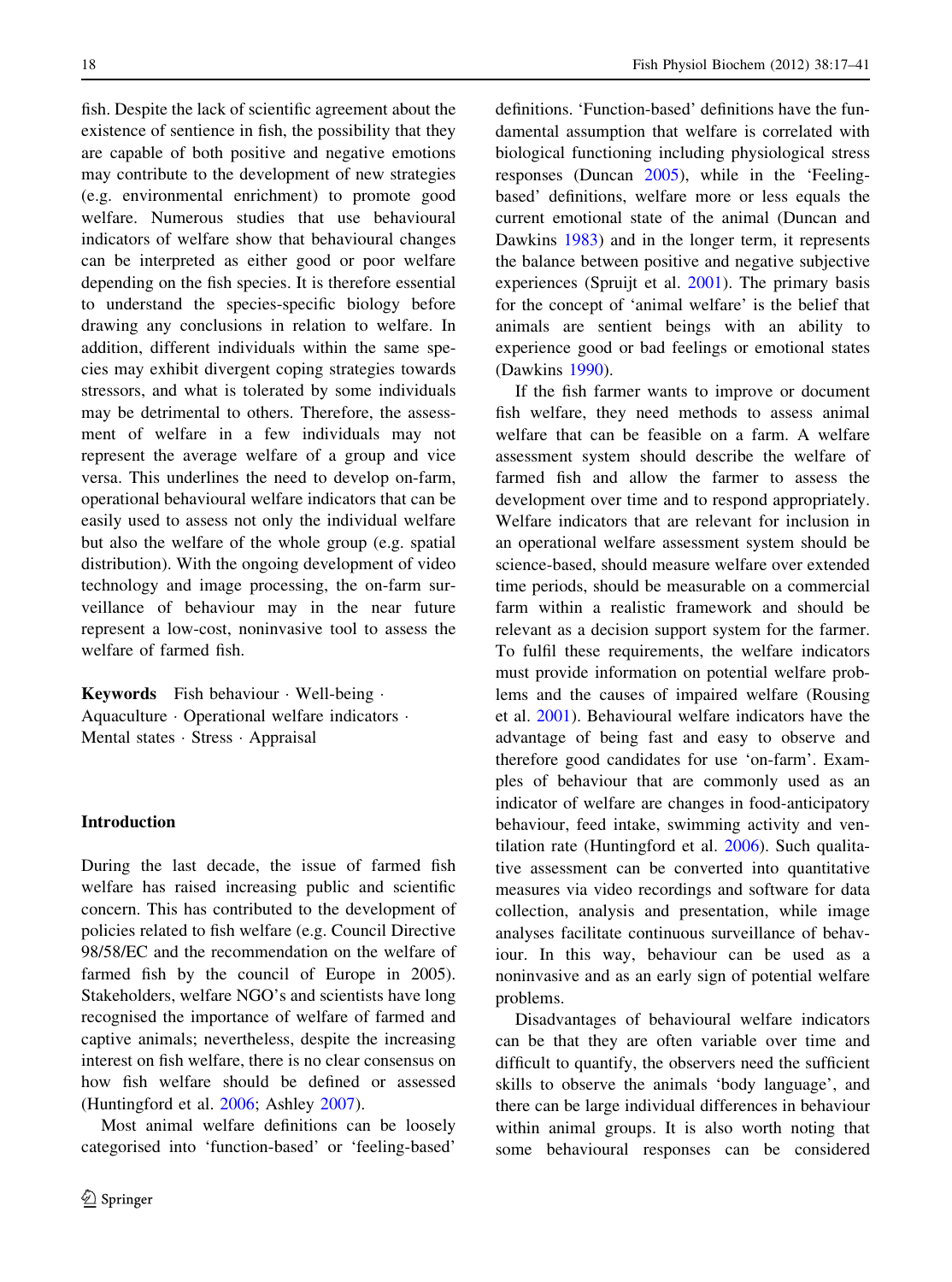normal coping activities and therefore contributing to welfare, while other responses may be considered abnormal or maladaptive, therefore hampering welfare. The differences between normal (i.e. part of an adaptive response) and abnormal behaviour are frequently unclear.

To make a robust scientific welfare assessment, other indicators are also needed, and using an integrated approach by combining behaviour, neurophysiology, pathological and molecular indicators may result in an improved welfare assessment (Huntingford et al. [2006](#page-20-0)).

Over the last few years, advanced biochemical and genomic technology has equipped researchers with robust tools for studying animals' coping systems, and the number of new welfare-related indicators has increased rapidly. Such scientific indicators vary from the measurement of cortisol excreted into water (reviewed in Scott and Ellis [2007](#page-23-0) and Scott et al. [2008\)](#page-23-0) into more complex approaches such as the upand down-regulation of targeted genes (e.g. Terova et al. [2005](#page-23-0)).

The aim of this review is to show that behaviour can be used to assess the welfare of farmed fish and to provide both aquaculturists and the scientific community with an overview of experimental results that show how certain behaviours can be applied as species-specific welfare indicators. We review behavioural changes whose link with welfare takes a more functional-based approach (foraging behaviour, ventilatory activity, aggression, individual and group swimming behaviour and stereotypic and abnormal behaviour) and those whose link takes a more feelingbased approach (exploratory behaviour, food-anticipatory activity, preferences and reward-related operant behaviour). Whenever the information is available, the link between behavioural indicators and other commonly used welfare indicators will be provided to allow a more comprehensive understanding of welfare assessment.

# The diversity of behavioural responses and coping styles

Before addressing how specific behaviours can be used as welfare indicators, it should be noted that behavioural responses under stressful conditions are dependent not only on the type of stressor but also on the coping style that characterises an individual. Individual variation in responsiveness may explain why some conditions that are well tolerated by some individuals may be detrimental to others.

Koolhaas et al. [\(1999](#page-20-0)) defined coping style as a correlated set of physiological and behavioural traits consistently linked over time and across situations, which define the ability of the organism to cope with stress. There are two major types of coping styles: proactive (active coping or bold or 'fight-flight') and reactive (passive coping or shy or 'conservationwithdrawal'). Behaviourally, a proactive coping style is characterised by a high level of active avoidance, aggression, exploration, risk-taking and an active attempt to counteract the stressful stimulus as opposed to reactive coping style. Physiologically, the proactive coping style is characterised by low production of corticosteroid hormones in response to stress production, but high sympathetic reactivity, while the opposite is true for the reactive coping style (Koolhaas et al. [1999](#page-20-0); Pottinger and Carrick [2001a](#page-22-0); Øverli et al. [2007](#page-22-0)).

The presence of coping styles is now well recognised in fish (reviewed in Øverli et al. [2007](#page-22-0)), and its implication for aquaculture can be wideranging. One of the best examples of such implications comes from studies using selected lines of rainbow trout, Oncorhynchus mykiss, differing in stress responsiveness. Low cortisol responders (typical proactive individuals) were shown to exhibit higher growth rates as compared with high cortisol responders (Pottinger [2006;](#page-22-0) Trenzado et al. [2006](#page-23-0)). These authors attributed the growth disparity between the two lines to differences in competitiveness/aggressiveness. Low cortisol responders tend to win fights for social dominance (Pottinger and Carrick [2001b\)](#page-22-0), which may provide them with a competitive advantage to access feed when fixed feeding regimes are used. In addition, low cortisol responders have lower feed waste, higher growth rates, higher feed efficiency and lower size variability as compared to high cortisol responders (Øverli et al. [2006a](#page-22-0)).

These selected lines of rainbow trout were also shown to differ in susceptibility to crowding stress. High-stress responders were shown to be more negatively affected by crowding than the low-stress responders (Trenzado et al. [2006\)](#page-23-0). In addition, divergent coping styles have been shown to exhibit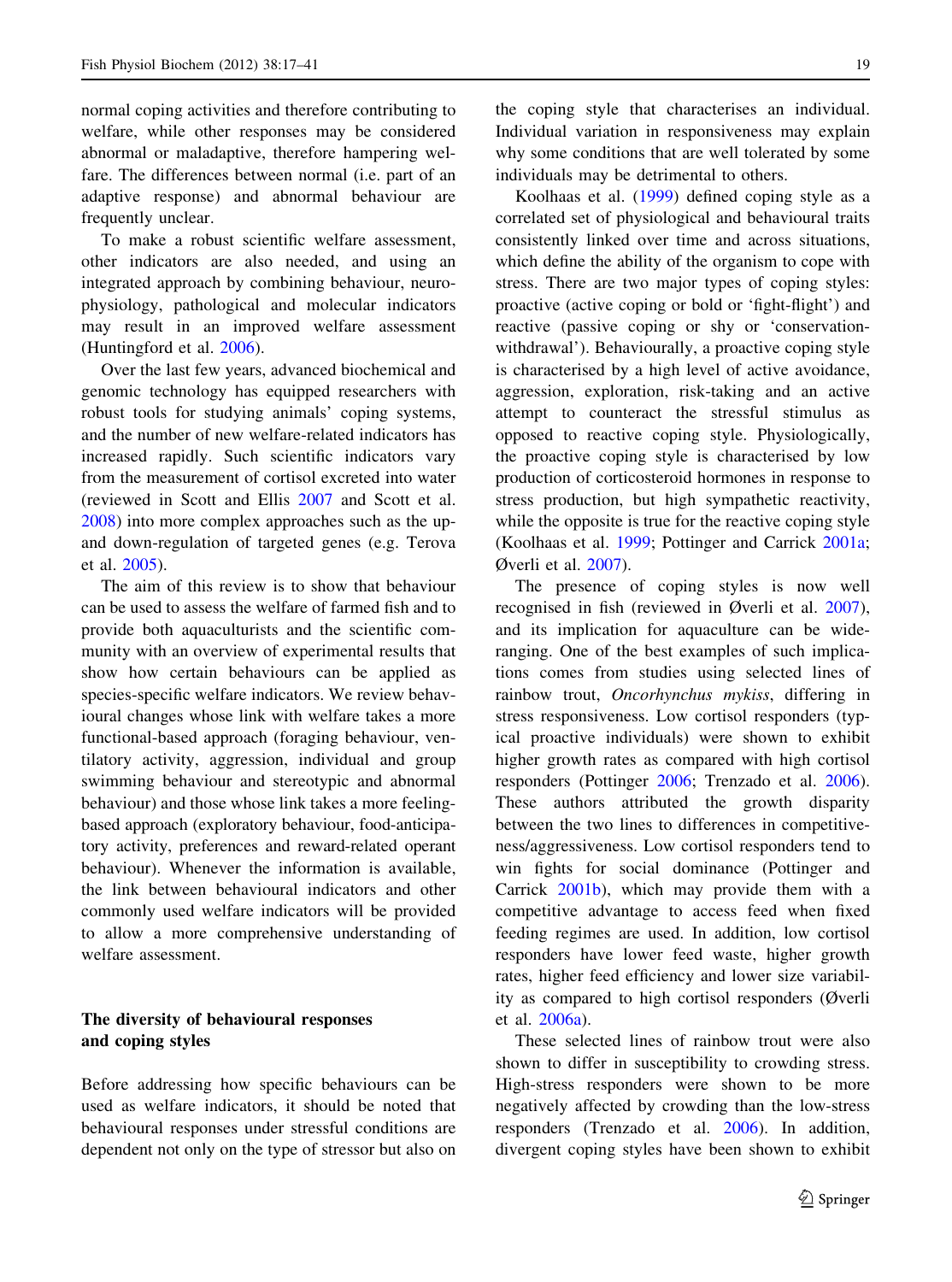different susceptibility to diseases and inflammatory challenges (Mackenzie et al. [2009\)](#page-21-0).

In general, individuals' coping styles will be related to the stress response of the fish, both the physiological response and the time lag before, e.g. recovering normal feeding (Damsgård and Dill [1998\)](#page-19-0) and swimming behaviour after a stress event Øverli et al. [2006b\)](#page-22-0). If a disturbance causes a fish to swim away or become inactive, such 'lost opportunities' will affect other behaviours, e.g. the time to feed. Small Atlantic salmon, Salmo salar, reduce their feeding activities for 2 h after a brief exposure to a trout model (Metcalfe et al. [1987](#page-21-0)). Also, Dill ([1983\)](#page-19-0) showed that the potential risk of predation for a juvenile coho salmon affected the distance the fish was willing to swim from the holding position to take a food item, and the fish seems able to trade-off the relative risk towards the relative value of the food. An individual boldness trait may thus affect where to feed, when to feed, how much time to allocate to feeding and the foraging tactics of the animal. In addition, other authors have also made the link between coping styles and traits relevant to aquaculture such as feed efficiency (e.g. Martins et al. [2006a,](#page-21-0) [2008\)](#page-21-0).

Coping styles may also affect how fast fish might adapt to new feeding systems and explore new fish farm environments. A study on Atlantic cod, Gadus morhua, escaping from net cages revealed consistent individual differences between the fish escaping compared with nonescaping fish, with bold individuals being more willing to swim through small holes in the net, and thus escape more frequently than shy fish (Hansen et al. [2008\)](#page-20-0). These responses are generally linked with the learning ability of farmed fish. In fact, Moreira et al. ([2004\)](#page-21-0) showed that lines of rainbow trout selected for high and low responsiveness to stress (HR and LR-lines) also differed in memory retention in addition to cortisol production.

An individual's responsiveness to stress is influenced by its coping style or behavioural syndrome, which should be considered when interpreting the variation in behavioural responses. The extent to which an individual is bold or shy should not be used as a welfare indicator, but one may infer a welfare problem when the behaviour defined under the bold/ shy continuum changes; for example, when a bold individual starts exhibiting typical shy behaviours such as decreased exploratory behaviour, one may suspect that it is sick or chronically stressed. Still, one should interpret such changes with care, as coping styles are considerably plastic and may change with context (e.g. Ruiz-Gomez et al. [2008\)](#page-22-0).

## Behavioural welfare indicators

#### Foraging behaviour

In the context of this review, foraging is defined as the search for and exploitation of food resources (Danchin et al. [2008\)](#page-19-0). Foraging behaviour has been recorded in fish in terms of daily feed intake or feeding rate, the latency or time to start of feeding, total feeding time and the activation of self-feeders. Under ideal circumstances, an animal can reach reproductive age or (in case of aquaculture) harvesting age, without having to engage in any aggressive or territorial behaviour, but cannot do so without feeding (Dugatkin [2004](#page-19-0)). In fact, reduced appetite has been considered one of the main causes for growth reduction after stress exposure (Wendelaar Bonga [1997\)](#page-23-0).

Teleost fish exhibit a wide variety of foraging strategies, which can be affected by the farming systems (Turnbull and Kadri [2007\)](#page-23-0), gender (Øverli et al. [2006b\)](#page-22-0), the genetic strain/family group (Kolstad et al. [2004;](#page-20-0) Kittilsen et al. [2009](#page-20-0)) and other factors. Variations in foraging behaviour include where fish feed (bottom feeders, surface feeders and feeding from the water column), when they feed (e.g. nocturnal vs. diurnal as well as scheduled vs. random), how they feed (active predators, scavengers or more passive feeders) and what they feed on (animal or vegetable matter or both). This variation should be taken into consideration when interpreting foraging behaviour.

One of the most relevant aquaculture procedures that have been linked with changes in foraging behaviour and welfare is the feeding method. The techniques for delivering food should be appropriate for the particular species (Alanärä and Brännäs [1996](#page-17-0); Alanärä et al. [1998;](#page-17-0) Andrew et al. [2002;](#page-17-0) Noble et al. [2007b\)](#page-21-0). For instance, bottom-feeding flatfish have been shown to have improved welfare (measured as feed intake and feeding motivation) when fed sinking pellets compared with floating pellets (Kristiansen and Fernö  $2007$ ). In addition, Sánchez et al.  $(2009)$  $(2009)$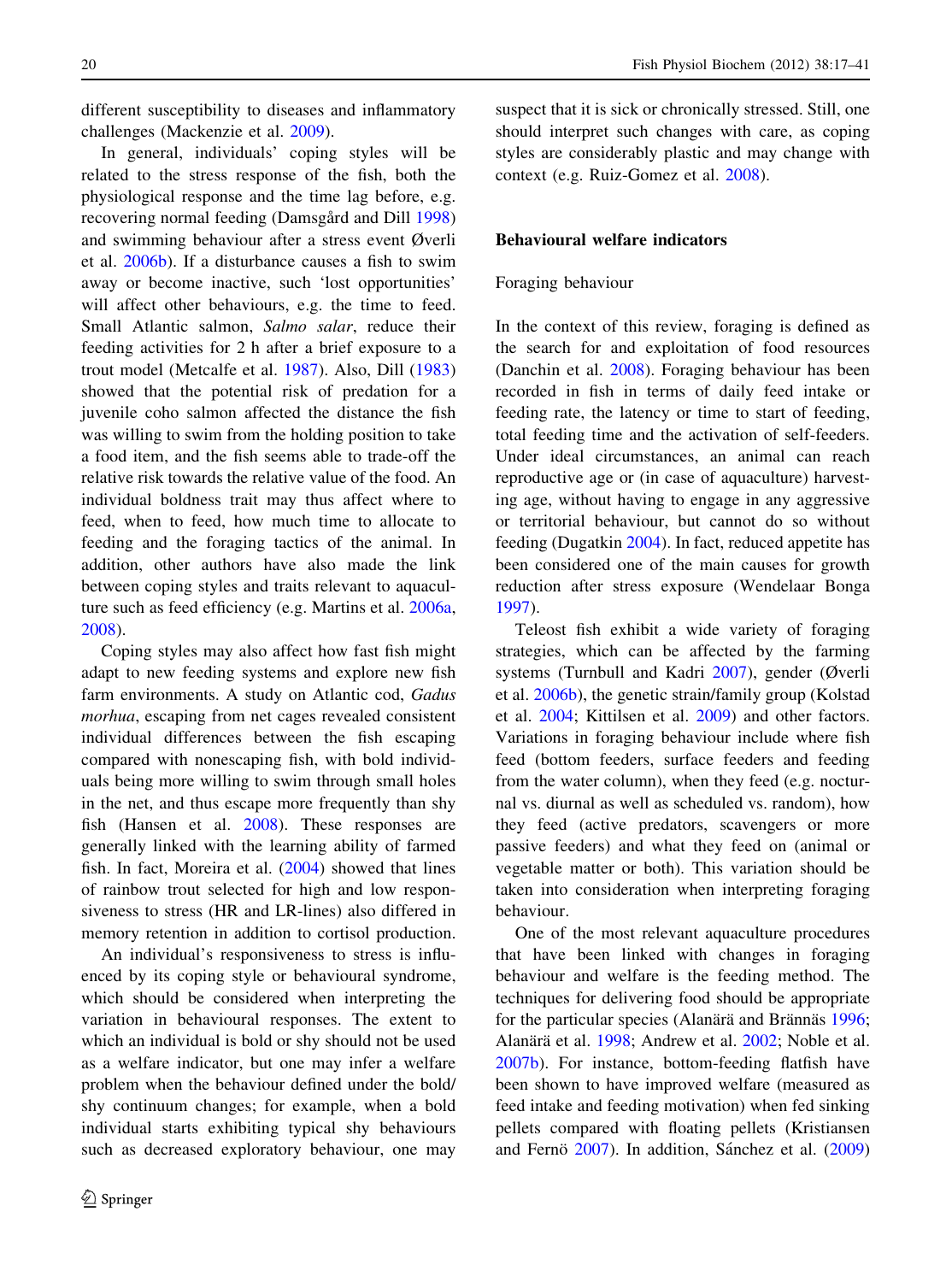using sea bream, Sparus aurata, as a model showed that altering the feeding time (scheduled vs. random) affects behaviour and physiology. These authors highlight the importance of using scheduled feeding to allow fish to prepare themselves (both behavioural and physiologically) for the next, predictable, meal. Fish exhibited an increase in locomotory activity before feeding, i.e. food-anticipatory activity (see also section '['Group swimming behaviour'](#page-9-0)') when a scheduled feeding regime was used as opposed to fish receiving random feeding (Sánchez et al. [2009](#page-22-0)). However, imposed fixed regimes can increase the incidence of fin damage and injury as compared to demand feeding (Noble et al. [2007b,](#page-21-0) [2008](#page-21-0)), so a farmer should bear this in mind when making decisions on utilising a fixed ration or demand feeding strategy. In addition, the use of self-feeders has been shown to improve feed conversion ratio and growth in rainbow trout (Alanärä and Brännäs [1996\)](#page-17-0) and can also be beneficial for their welfare (Suzuki et al. [2008](#page-23-0)).

Aquaculture stressors can reduce both feeding motivation and feed intake. The speed with which fish resume feeding after a stressor has been used as a foraging-related welfare indicator, for example in rainbow trout (Øverli et al. [2006a](#page-22-0)). Feeding motivation, measured as the latency to start feeding, has also been used as an indicator of welfare in Nile tilapia Oreochromis niloticus, cultured in recirculating aquaculture systems (Martins et al. [2009](#page-21-0)). More recently, Rubio et al. ([2010\)](#page-22-0) used self-feeders in sea bass, Dicentrarchus labrax, to understand the effects on refeeding dynamics after fish are exposed to fasting periods (which may occur before harvest). These authors showed that fasting periods can increase both feeding rate and daily feeding times.

In addition to changes in feeding behaviour, changes in feed intake have been repeatedly used as an indicator of reduced welfare. A variety of stressors have been shown to reduce feed intake in different fish species. Examples include changes in water quality (e.g. in Atlantic salmon, Espmark and Baeverfjord [2009;](#page-19-0) Nile tilapia, Martins et al. [2009;](#page-21-0) sea bass, Santos et al. [2010](#page-22-0)), stocking density (reviewed in Ellis et al. [2002](#page-19-0) for rainbow trout), anaesthetisation and vaccination (e.g. in Atlantic salmon, Sørum and Damsgård [2004](#page-23-0)), establishment of dominance hierarchies (e.g. in Arctic char Salvelinus alpinus, Alanärä et al. [1998\)](#page-17-0) as well as changes in the social structure of the groups as a consequence of grading or sorting procedures (e.g. in African catfish Clarias gariepinus, Martins et al. [2005,](#page-21-0) [2006b\)](#page-21-0). In addition, cleaning protocols (such as emptying and brushing of the tanks) have been shown to impair self-feeding in sea bass (Rubio et al. [2010](#page-22-0)).

In brief, any observed changes in foraging-related behaviours, unless coupled with a change in management practices, is highly likely to be an indicator of changes in either the motivational state, health and/or welfare status of fish. This is supported by studies showing similar central signalling systems (corticotrophin-releasing factor, CRF/urocortin activation) involved in both stress-induced anorexia and negative emotions, at least in higher vertebrates (Heinrichs and Koob [2004\)](#page-20-0). Whether this is also the case in fish still needs further study. Changes in foraging behaviour and behaviours associated with foraging can therefore be one of the most important behavioural operational welfare indicators of farmed fish species and are probably the indicator most commonly used by fish farmers. However, one cannot exclude the possibility that reduced feeding is also an adaptive response to a mild stressor or in some cases even a response to positive experiences.

#### Ventilatory activity

Ventilatory activity is the flow of water ventilated over the gills per unit time. It is performed by bucco-opercular movements. Its aim is the renewal of water in the branchial cavity, and a healthy fish will regulate it precisely. Ventilation ensures the supply of oxygen at the exact rate required by cellular oxygen  $(O_2)$  metabolism, neither too much nor too little. Specifically, the partial pressure of  $O_2$ in the blood leaving the gills must be regulated in a very low and narrow range, primarily to avoid oxidative stress at the cellular level. Certainly, a fundamental and central idea is that  $O<sub>2</sub>$  deficiency in animal tissues is the result of a mismatch between  $O_2$  needs and  $O_2$  supply. The balance must be finely tuned, and ventilation must be taken as the first firewall protecting the fish tissues against oxidative stress (Massabuau [2001](#page-21-0), [2003](#page-21-0)). Accumulated scientific evidence supports the concept that oxidative damage to tissues and cellular components is either a primary or secondary cause of many human diseases. Considerably less is known about how oxidative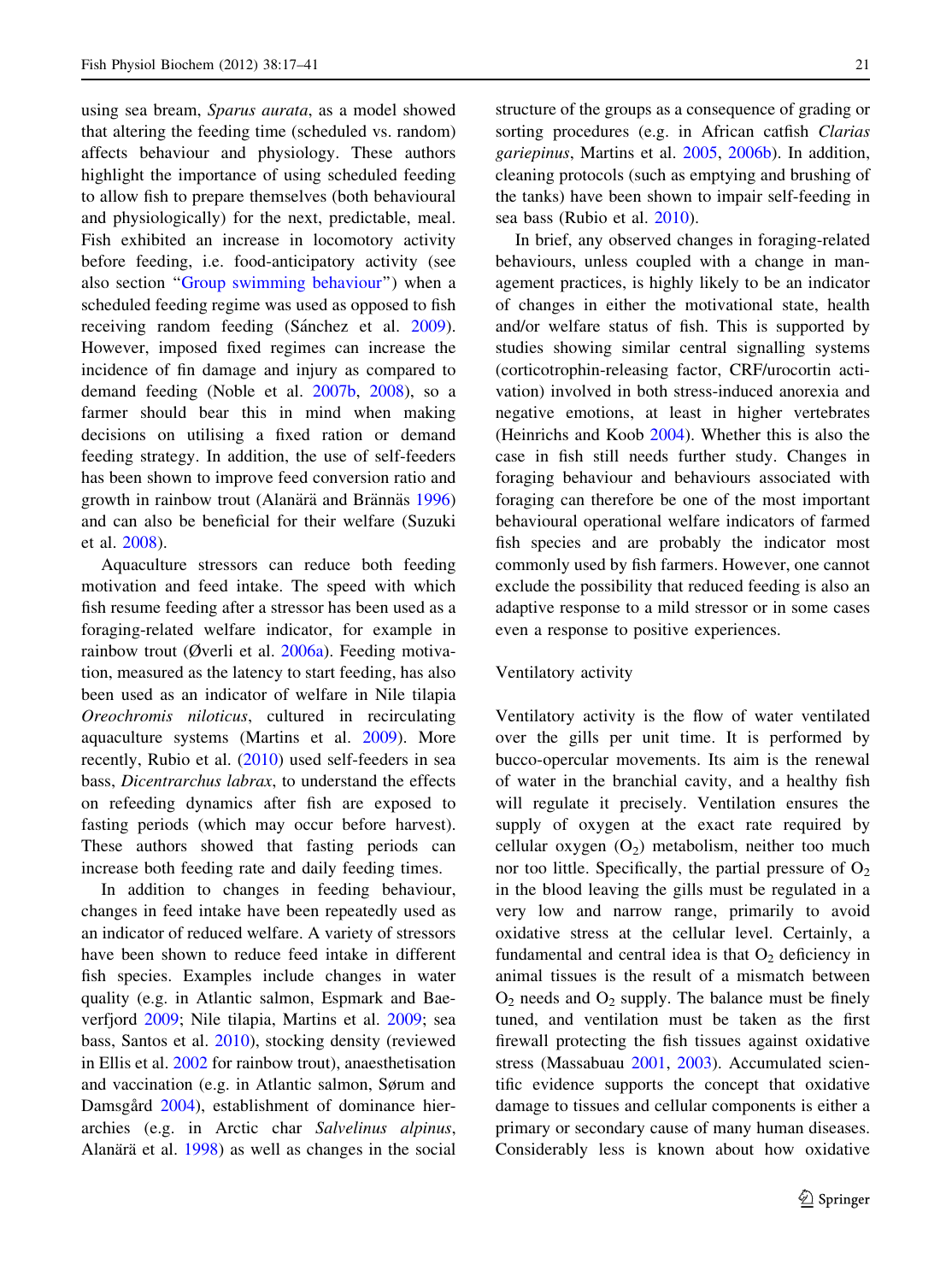stress can affect animal health and well-being, but it is clearly a significant underlying factor related to dysfunctional host immune and inflammatory responses that can increase the susceptibility of any farmed livestock to a variety of health disorders (Sordillo and Aitken [2009\)](#page-23-0). This must be definitively taken into account in fish farming (see for example Ritola et al. [2002;](#page-22-0) Kucukbay et al. [2006\)](#page-21-0).

Counting the number of opercular movements (ventilatory frequency), and estimating their amplitude, provides an index of ventilatory activity. It is worth noting that besides laboratory tools, there are efforts to develop new field methods to record ventilatory activity by fish telemetry. SmartTags have been developed to measure ventilatory frequency and amplitude of free-swimming fish as an indicator of fish welfare (Damsgård [2008](#page-18-0)).

Well-balanced ventilatory activity is fundamental to maintaining homoeostasis in terms of  $O_2$  status, blood and tissue acid–base balance (pH) at precise set points. In an acclimated and unstressed fish, the respiratory frequency is adjusted close to a minimum possible value. Therefore, increased ventilatory activity is commonly used as a sign of stress and poor welfare in fish. Importantly, it only takes a few seconds for a fish to change its ventilatory activity in response to water oxygenation or a chemical change. This is mediated by either chemoreceptors in the buccal cavity (taste buds, Ishida et al. [1996\)](#page-20-0) or  $O_2$  chemoreceptors in the gill vascular bed (Burleson and Milsom [2003\)](#page-18-0). How fast it returns to reference levels is fundamentally variable if the health status of the fish is altered. Following a brief water  $O_2$  change, it simply takes seconds (Eclancher and Dejours [1975\)](#page-19-0).

Ventilatory activity can increase as a consequence of several aquaculture procedures or stressors. The key factors affecting ventilation activity include the levels of dissolved oxygen and carbon dioxide in the water with ventilatory activity being inversely related to water oxygenation. Frequency of ventilation increases up to a certain critical low oxygenation level after which it again decreases and the fish suffocate after a while. In contrast, the frequency of ventilation decreases when  $O_2$  is in excess (Randall [1982;](#page-22-0) Xu et al. [2006\)](#page-24-0). It is known that a slight excess of dissolved carbon dioxide levels leads to variable ventilatory responses according to the water chemistry and the fish physiological status; a large excess can be narcotic resulting in decreased ventilatory activity (Osborne and Muntz [1906\)](#page-21-0).

Several other biotic and abiotic factors have been linked with increased ventilator activity. These include artificial lighting, loud or aversive sound, arousing odours, unsuitable temperatures or substrates, restricted movement, reduced retreat space, forced proximity to humans, reduced feeding opportunities, manipulation of fish groups, transportation (e.g. Barreto and Volpato [2006](#page-17-0); Morgan and Tromborg [2007\)](#page-21-0), handling (Brydges et al. [2009](#page-18-0)), air exposure (White et al. [2008](#page-23-0)), the presence of predators (Barreto et al. [2003](#page-17-0)), presence of chemicals (Neely [1979](#page-21-0); Israeli-Weinstein and Kimmel [1998](#page-20-0); Pane et al. [2004](#page-22-0); Scott and Sloman [2004\)](#page-23-0), diseases (Byrne et al. [1991](#page-18-0)), nanotubes (Smith et al. [2007](#page-23-0)), cyanobacteria (Ernst et al. [2007\)](#page-19-0) and poor water quality in general (ammonia  $(NH<sub>4</sub>)/$ nitrate  $(NO<sub>3</sub>)$ excess, etc.).

In addition, any environmental change stimulating ventilatory activity can increase the vulnerability of fish to toxic chemicals simply by increasing the gills exposure to these: ventilation increases the surface of ventilated gill lamellae, and it decreases the thickness of the unstirred boundary layers (Pierron et al. [2007](#page-22-0); Couillard et al. [2008](#page-18-0)). The enhancement is stronger when the contaminant concentration is low because a very low concentration can then become significant in terms of exposure rate. A high concentration is always a problem because there is so much contaminant in the water that ventilatory activity is no longer a limiting factor.

In brief, during routine inspection, sustained hyperventilatory activity does not tell the observer much about the origin and/or intensity of a stressor (see Barreto and Volpato [2004\)](#page-17-0) but, combined with other observations (such as location in the tanks or reactivity), it can be a sensitive indicator of fish welfare. Furthermore, correlations between increased ventilatory activity and other welfare indicators, such as blood lactate, glucose and haematocrit, are well established (e.g. White et al. [2008\)](#page-23-0). Nevertheless, one should interpret an increase in ventilatory activity with caution as an increase may be linked with positive experiences and therefore not necessarily with poor welfare.

Importantly, considering the profound consequences ventilatory activity has on the homoeostasis of a fish's internal environment such as control of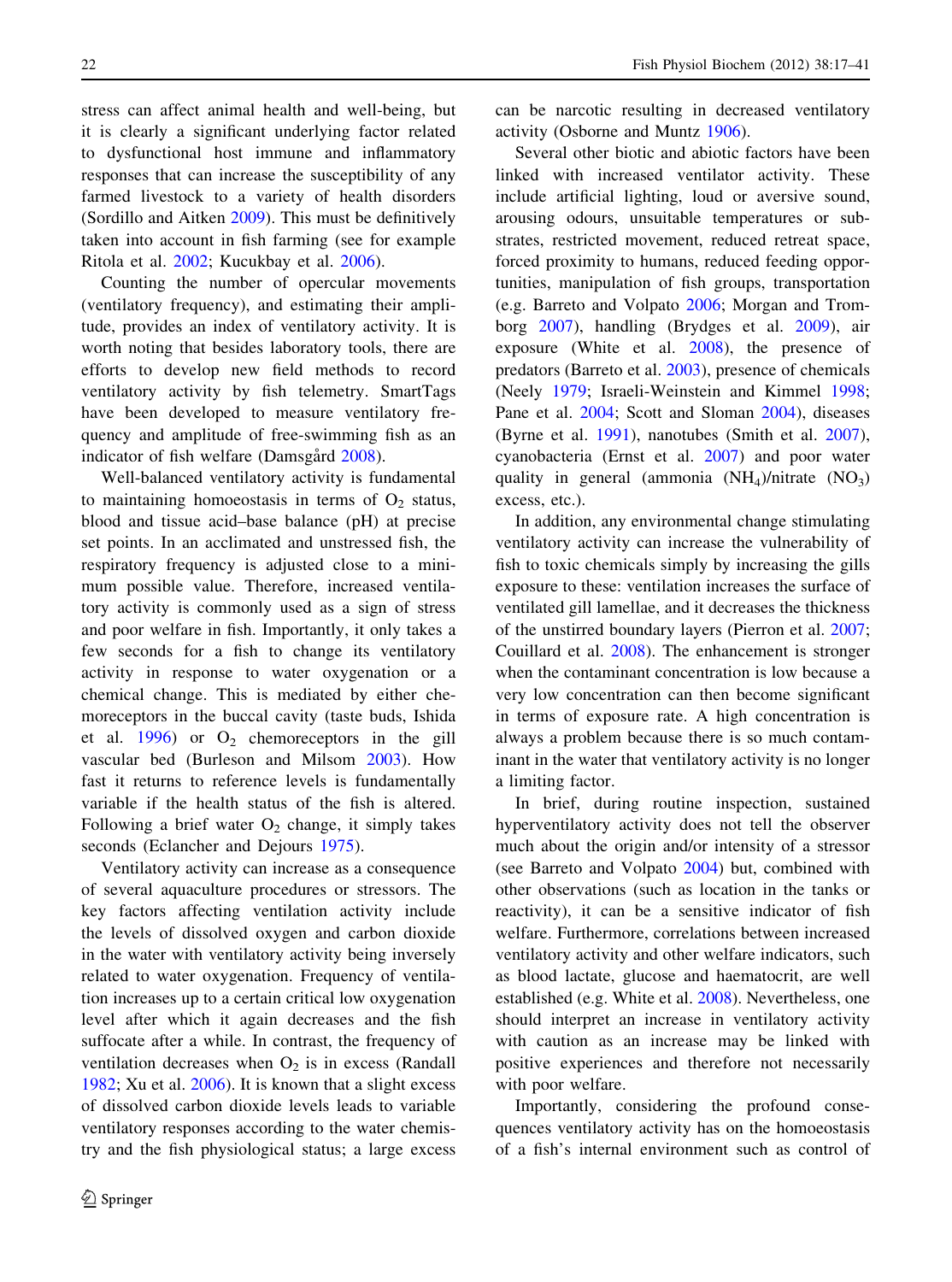cellular oxygen status, oxidative stress and internal pH regulation, high ventilatory activity can be both a passive consequence of disturbances and a driver promoting various physiological dysfunctions and contaminations. The basic premise that 'ventilatory activity should be low to moderate' should help (1) to minimise the effects and consequences of disease and injury and (2) improve fish welfare.

## Aggression

Fish in a natural environment can live alone or in groups (Brännäs et al. [2001\)](#page-18-0). Group living can take the form of short-term aggregations or be more long term and highly structured (Pitcher and Parrish [1993](#page-22-0); Grant [1997;](#page-19-0) Hoare and Krause [2003\)](#page-20-0). Group living confers advantages in foraging, resource defence and predator detection (Pitcher et al. [1982;](#page-22-0) Ryer and Olla [1991,](#page-22-0) [1992;](#page-22-0) Pitcher and Parrish [1993\)](#page-22-0), and shoaling is one of the most common social fish behaviours (Pitcher and Parrish [1993;](#page-22-0) Parrish et al. [2002;](#page-22-0) Hoare and Krause [2003](#page-20-0)). However, when resources or the number or territories are limited, group living becomes a disadvantage as competition for the resource increases (Pitcher and Parrish [1993](#page-22-0)). Limiting resources may lead to the emergence of competitive behaviours, which may take the form of dominance rank-based hierarchies (Jobling [1983](#page-20-0); Jobling and Koskela [1996\)](#page-20-0). This kind of hierarchy is generally established after agonistic encounters between two individuals, and the rank within the hierarchy depends on their ability to fight (Huntingford and Turner [1987](#page-20-0)). In this review, agonistic behaviours refer to 'all the behavioural units of threat that express the dominance between at least two social partners as well as the submission in response to it'. Agonistic behaviours include attacks, bites or bite attempts, threatening displays and behaviours related to submission such as flight or immobility.

Dominance hierarchies and the associated agonistic behaviours are dependent on several biotic and abiotic factors such as an individual's 'boldness' (see above), size or sex (Ejike and Schreck [1980](#page-19-0)), the spatial and temporal distribution of food (Bégout-Anras and Lagardère [2004](#page-18-0)), underfeeding (Symons [1968\)](#page-23-0), feeding frequency (Noble et al. [2007a\)](#page-21-0) and feed delivery rate (Hakoyama and Iguchi [1997\)](#page-19-0), with the latter factors being particularly relevant for aquaculture. The effects of stocking density upon

aggression are still unclear, as some studies suggest that high density can reinforce aggressiveness (e.g. Keeley [2000](#page-20-0)), whereas others suggest that high density reduces aggression (e.g. Almazán-Rueda) [2004;](#page-17-0) van de Nieuwegiessen et al. [2008](#page-23-0), [2009\)](#page-23-0).

A subordinate position within a group or social hierarchy may be a stressor (Schreck [1981](#page-22-0)). A subordinate individual can be subject to social stress resulting from attacks and repeated threats of attack from more dominant individuals for access to resources (food, sexual partners and territory). Social stress leads to marked behavioural and physiological changes in subordinates, who often show a general behavioural inhibition of food intake, aggressiveness, locomotory activity, changes in skin colorations and higher levels of plasma cortisol (Denight and Ward [1982;](#page-19-0) O'Connor et al. [1999;](#page-21-0) Winberg and Nilsson [1993a](#page-23-0), [b](#page-24-0); Øverli et al. [1998](#page-21-0)). It is, however, notable that cortisol elevation can also occur in dominant fish within minutes of the end of aggressive encounters (Øverli et al. [1999\)](#page-21-0).

Not only is the social state of an individual important for welfare but also the social stability of a group. Fox et al. ([1997\)](#page-19-0), for example, showed that cortisol levels are dependent on both individual dominance and social stability in the African cichlid fish Haplochromis burtoni.

Proxies of aggression can be used as an operational welfare indicator by counting the number of skin lesions. Almazán-Rueda et al. ([2004\)](#page-17-0) and Cañon Jones et al. [\(2010](#page-18-0)) showed a significant positive correlation between the number of scars and/or wounds and the number of aggressive acts measured by direct observation. Almazán-Rueda et al. [2004](#page-17-0) also validated the use of skin lesion frequency to assess the welfare of African catfish in two studies (Almazán-Rueda et al.  $2004$ ;  $2005$ ) and showed that feeding methods, photoperiod and light intensity affect skin lesions frequency as well as other welfare indicators (such as swimming activity, growth, plasma cortisol and free fatty acids). Similarly, Martins et al. [\(2006b](#page-21-0)) used skin lesions as an indicator of aggression to assess the welfare of African catfish subjected to a simulated grading. Considering the time-consuming characteristics of direct or video-recording observations, counting skin lesions may be used as an easy and fast indicator of welfare, when it can be combined with other handling procedures. Although skin lesions serve as an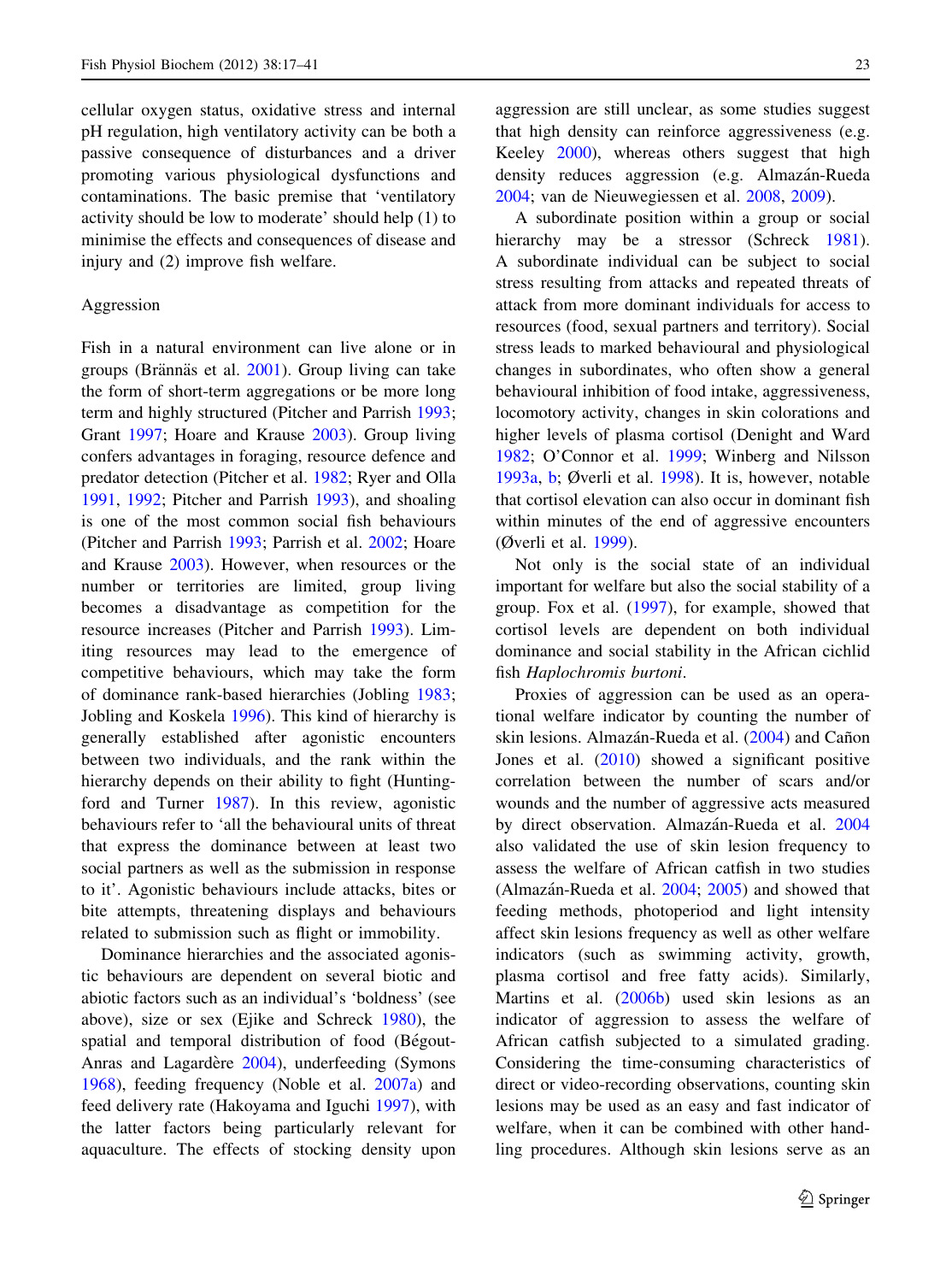indicator of poor welfare, aggression per se is not necessarily an indicator of poor welfare, unless coupled with lesions and fin damage. A consequence of this is that adjusting the aquaculture system to reduce aggression does not simply mean that one affects the aggressors' behaviour, but depending on the species, it may allow a certain level of aggression to occur while providing the target individuals with means to protect themselves.

The measurement of the nonapeptides vasotocin (AVT) and isotocin (IT) has also been suggested as an indirect way to measure aggression. AVT and IT are synthesised in hypothalamic neurones, from where they are transported to the neurohypophysis for storage and subsequent release. In fish, arginine vasotocin and isotocin have several functions, including being related to stressful conditions (Kulczykowska et al. [2009](#page-21-0); Kleszczyńska et al. [2006](#page-20-0); Mancera et al. [2008\)](#page-21-0). Changes in hypothalamic, pituitary and plasma AVT/IT concentrations are found in many fish species subjected to different types of stress, e.g. confinement, disturbance, high density, food deprivation or rapid osmotic challenge, which are accompanied by aggressive acts. The AVT and IT response depends on both stress stimulus type and the level of aggression. In many teleost species, AVT has been shown to affect complex social behaviours such as courtship and territoriality (Semsar et al. [2001](#page-23-0); Salek et al. [2002](#page-22-0); Kleszczyńska et al. [2008](#page-20-0)), and the release of both AVT and IT is associated with different levels of sociality (Thompson and Watson [2004](#page-23-0)). Neuromodulatory actions of AVT and IT probably influence basic emotional regulatory mechanisms related to approach/withdrawal behaviours and aggression in social shoaling species. In Mozambique tilapia Oreochromis mossambicus, neurohormonal changes are different in dominant and subordinate individuals in social groups (Almeida et al. [2009](#page-17-0)). These authors suggest that the social stress activates the AVT system in the forebrain of subordinate males in this species, yet the pituitary and olfactory bulbs in both subordinate and dominant males are the areas associated with the highest levels of both neuropeptides. The outcome of social interactions influences the expression of subsequent social behaviour by changing the internal state of the individual affecting growth rates, breeding status and potentially affecting the welfare status (social stress) of the individuals. The changes in absolute

levels of AVT and IT or the balance between them, associated with aggression, may reflect variations in internal state of the individuals. Taking into account a link between level of aggression and AVT/IT response, AVT and IT are proposed as specific neurohormonal measures of level of aggression.

## Individual swimming behaviour

Swimming performance was defined by Beamish [\(1978](#page-18-0)) as an indicator of the progress of fish manoeuvring in water and is therefore an indicator of the ability of the fish to feed, escape predation and maintain position in a current (Beaumont et al. [1996\)](#page-18-0). Some fish are strictly dependent on their swimming capacity in order to undertake migrations and achieve reproductive success (Plaut [2001](#page-22-0); Wolter and Arlinghaus [2004](#page-24-0)).

Different swimming styles and activities have been classified by Beamish ([1978\)](#page-18-0) who distinguished (1) sustained swimming, where a fish is able to maintain a certain speed for long periods (over 200 min), (2) prolonged swimming that is characterised by a shorter duration (between 20 s and 200 min) and ends with fatigue and (3) burst swimming that can be maintained only for very short periods (under 20 s). Burst swimming can also incorporate (a) elevated fast-start, high-energy swimming where fish rapidly accelerate from a resting position or a baseline swimming speed and (b) swimming manoeuvres that involve increased complexity and turning angles (e.g. Domenici and Blake [1997\)](#page-19-0). Every swimming activity can be related to a particular swimming behaviour. Indeed, sustained swimming is characterised by low-frequency tail beats and a slow velocity (ca. one-third of maximum speed), while during prolonged swimming, fish can almost reach their maximum velocity (Lembo et al. [2007\)](#page-21-0). Several different tests have historically been used to quantitatively evaluate the swimming activity of fish (Beamish [1978\)](#page-18-0). The ones most widely applied to assess the physiological condition of fish are critical swimming speed,  $U_{\text{crit}}$  (Wolter and Arlinghaus [2004](#page-24-0)), recovery tests (Farrell et al. [1998](#page-19-0); Jain et al. [1998](#page-20-0); Wagner et al. [2004\)](#page-23-0) and muscular activity measured via electromyogram (EMG) (Cooke et al. [2000](#page-18-0); McFarlane et al. [2004;](#page-21-0) Chandroo et al. [2005](#page-18-0); Lembo et al. [2008](#page-21-0)) or remotely measured by physiological telemetry sensors. EMGs give a quantitative estimate of both swimming speed and metabolic costs of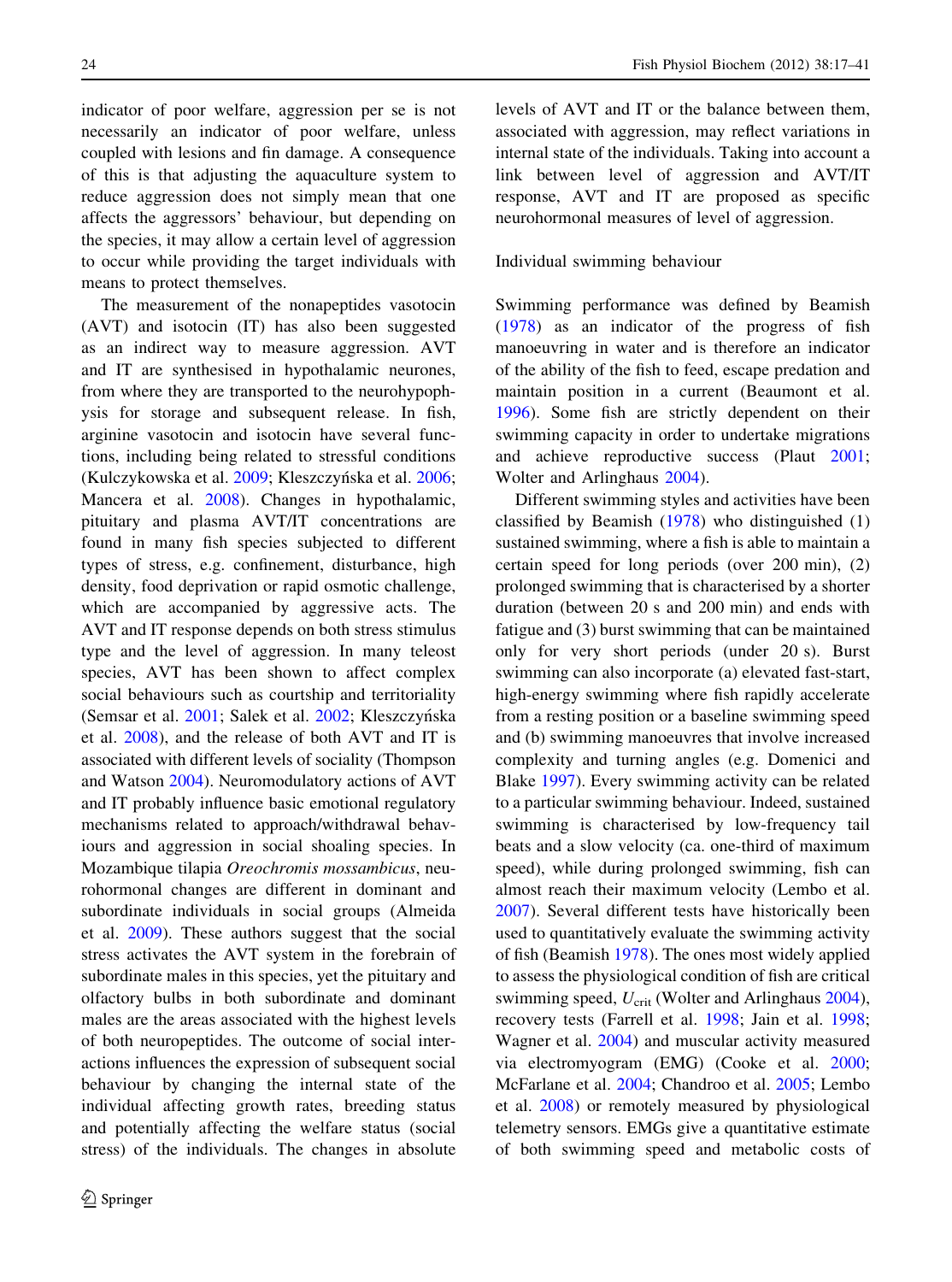activity during swimming (mostly due to oxygen consumption). Thus, EMGs are a sensitive estimator of the metabolic scope for activity (SFA) (Fry [1971\)](#page-19-0) and therefore, uniquely among these indicators, can be used as an operational, on-farm, welfare indicator by quantitatively measuring swimming activity of fish within cages or tanks.

Changes in swimming behaviour could reflect how a fish is sensing and responding to its environment. However, whether such changes can be used as an indicator of poor or good welfare are species and context dependent (Herbert and Steffensen [2005\)](#page-20-0).

A number of common aquacultural water quality parameters can have an effect upon swimming behaviour. For example, reduced dissolved oxygen levels (hypoxia) can reduce the swimming speeds and activity of a number of species including white sturgeon Acipenser transmontanus (Crocker and Cech [1997\)](#page-18-0) and Atlantic cod (Schurmann and Steffensen [1994;](#page-22-0) Herbert and Steffensen [2005\)](#page-20-0). This reduced activity may enable fish to survive prolonged and widespread exposure to hypoxic conditions (Crocker and Cech [1997](#page-18-0)). In contrast, Tang and Boisclair [\(1995](#page-23-0)) have reported that the brook charr Salvelinus fontinalis increase swimming speeds in response to hypoxic conditions, and this is suggested to be an escape response from an area of potentially localised hypoxia. So, any deviations from normal, be it reduced or elevated, swimming speeds can be used as a potential indicator of hypoxia, although other water quality factors can have an effect upon swimming speeds (see below).

Hyperoxic conditions can also affect the swimming behaviour of fish. Atlantic salmon exhibit reduced swimming speeds (measured by reduced tail beat frequency) when held in superoxygenated water for prolonged periods (Espmark and Baeverfjord [2009\)](#page-19-0). Other water quality parameters, in addition to oxygen levels, have been shown to affect swimming behaviour. These include low water pH levels (Day and Butler [1996](#page-19-0)), increased ammonia levels (Shingles et al. [2001](#page-23-0)), carbon dioxide exposure (Conte [2004\)](#page-18-0) and trace element exposure (Hopkins et al. [2003\)](#page-20-0).

A number of feed management factors can have an impact upon swimming behaviour, but their effect upon welfare can be rather unclear as elevated swimming speeds can again be indicative of both reduced and improved fish welfare, depending upon the fish species and rearing conditions. For example, elevated swimming speeds during feeding can indicate underfeeding in a number of aquacultural species such as gilthead sea bream (Andrew et al. [2004](#page-17-0)), turbot, Scophthalmus maximus (Huse and Skiftesvik [1985\)](#page-20-0) and Atlantic cod (Björnsson [1993\)](#page-18-0). However, increased swimming speeds during feeding may also indicate an increased motivation to feed and may simply be part of an individual's foraging strategy. For example, Atlantic halibut, Hippoglossus hippoglossus, which may be classified as a sit and wait forager, responds to feed by increasing their swim-ming activity (Kristiansen and Fernö [2007\)](#page-20-0). This potential dichotomy of how a single behaviour can be interpreted as either poor or good welfare is a good example of how farmers and researchers should develop species-specific welfare indicators based upon the feeding ecology of the species under investigation.

Feeding regime can also affect swimming speeds and manoeuvre complexity irrespective of whether fish are fed to satiation or not. For example, cage-held Atlantic salmon parr and smolts exhibited increased swimming speeds and performed sharper turns during feeding when they received a uniform, temporally predictable ration to perceived daily satiation. However, fish fed to daily satiation using demand feeding technology did not significantly change their swimming speeds and performed moderate turns during feeding (Noble et al. [2007b](#page-21-0), [c](#page-21-0)). Fish can also exhibit increasingly complex swimming manoeuvres during feeding in response to underfeeding (Andrew et al. [2004\)](#page-17-0). However, the same study also found that manoeuvre complexity increases with a high feed delivery rate irrespective of ration size, and the authors suggested that this behaviour allows the fish to remain within the feed delivery area (Andrew et al. [2004\)](#page-17-0). Therefore, the same behaviour within the same species can be indicative of both poor welfare (underfeeding) or may simply be a foraging strategy to maximise an individual's feed intake. Further, a high feed delivery rate may reduce an individual's swimming speeds during feeding, as fish switch from swimming to processing and handling prey as feed encounter rate increases (e.g. Priyadarshana et al. [2006\)](#page-22-0). In addition, increases in long-term EMG profiles (obtained via an EMG transmitter calibrated using a hard-wired EMG during  $U_{\text{crit}}$  tests) were also observed as consequences of the administration of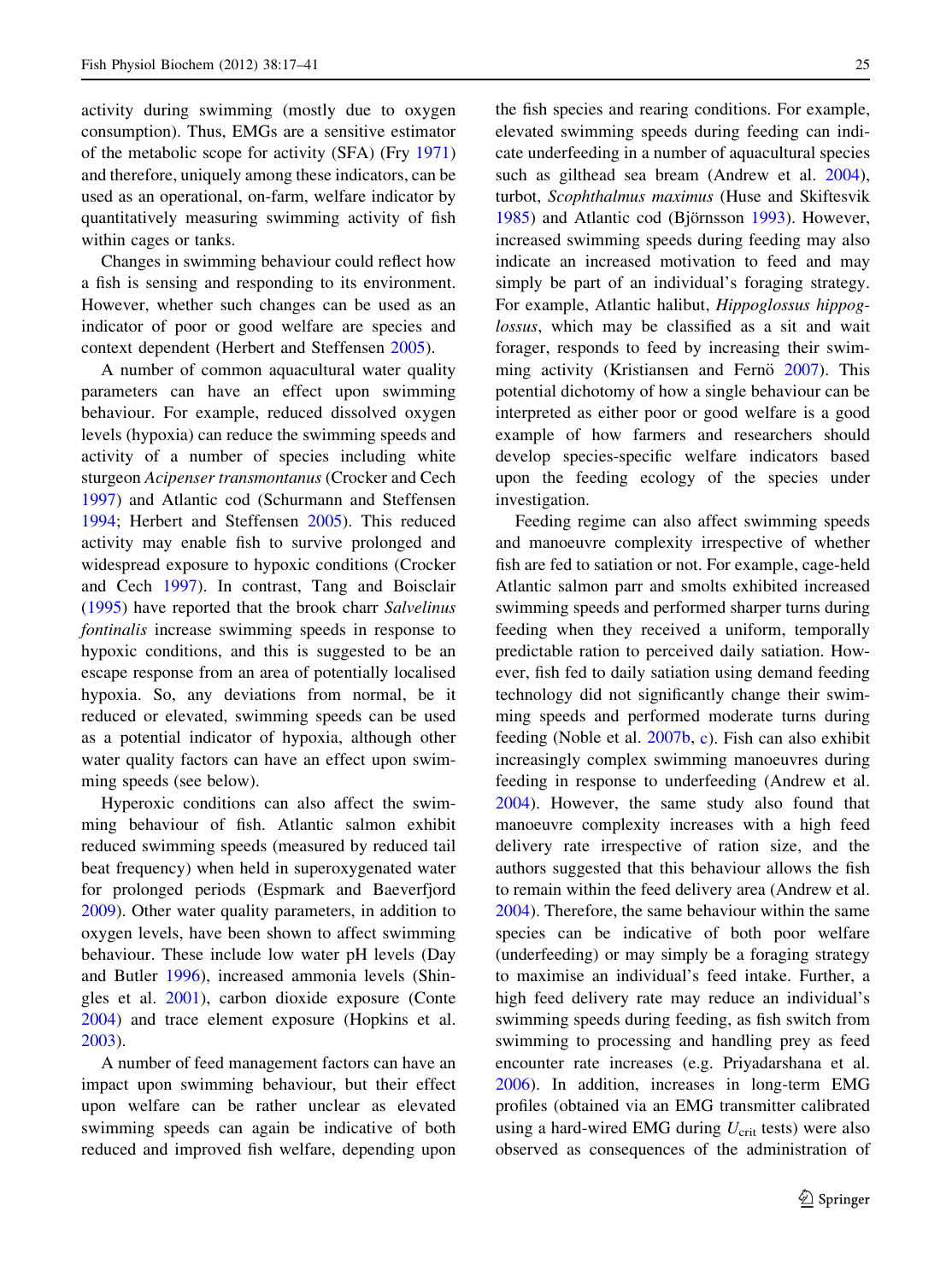<span id="page-9-0"></span>three diet formulations (organic vs. conventional) (Carbonara [2009](#page-18-0)) and in experiments evaluating the consequences of starvation (McFarlane et al. [2004](#page-21-0)).

Behaviour modifications in response to pathogens, parasites and pollutants have been well documented by the industry and in the scientific literature. These include increased activity, such as flashing on the water surface, as well as decreased activity and lethargy (Warren [1982\)](#page-23-0). Altered host behaviour as a consequence of infection may be an important criterion for identifying infected fish that are experiencing reduced welfare. Disease is detrimental to swimming performance in sockeye salmon, Oncorhynchus nerka (Tierney and Farrell [2004](#page-23-0)), and bull trout, Salvelinus confluentus (Jones and Moffitt [2004\)](#page-20-0). An increased parasite load can also reduce swimming performance in Atlantic salmon (Wagner et al. [2003](#page-23-0)). Mycobacterium-infected delta smelt, Hypomesus transpacificus, also showed a 20% reduction in swimming performance during  $U_{\text{crit}}$  tests (Swanson et al. [2002\)](#page-23-0). However, a wide range of parasites only impact significantly upon the host swimming behaviour patterns when they reach a certain developmental stage or infection intensity threshold; thus, changes in individual swimming behaviour can be correlated with severe infections and could potentially indicate poor welfare (Barber [2007\)](#page-17-0). In addition, injuries such as lordosis (Basaran et al. [2007\)](#page-18-0) can also be detrimental to swimming performance. Therefore, reduced swimming speeds or occasions where fish cease schooling and become immobile or inactive can also be an indicator of fish being sick, a disease outbreak, increased parasite load or an indicator of injury in farmed fish.

Fish can also increase their swimming speeds in response to increased stocking density, e.g. rainbow trout (Cooke et al. [2000\)](#page-18-0) and Atlantic halibut (Kristiansen et al. [2004\)](#page-20-0). Similarly, EMG profiles showed that sea bass reared at higher stocking density used on average 25% more energy than at lower stocking density (Scolamacchia [2009](#page-22-0)). Other common aquacultural procedures, such as handling, chasing, air exposure and changes in light conditions, can also lead to elevated swimming speeds in Atlantic salmon and sea bass (FASTFISH [2009](#page-19-0)). Further, EMG monitoring was demonstrated to be an effective indicator of fish welfare for investigating energetic responses and stress levels related to transportation in rainbow trout (Chandroo et al. [2005\)](#page-18-0). In fact, a significant posttransportation swimming activity increment was recorded. Furthermore, after a recovery period of 48 h, the oxygen consumption level continued to be significantly elevated, and the swimming performance (measured as critical speed and endurance) of the transported fish was still impaired. Poli et al. ([2005\)](#page-22-0) also reported increased swimming speeds during both crowding procedures and slaughter using  $CO<sub>2</sub>$  narcosis. Continuous lighting can increase swimming activity in African catfish (Almazán-Rueda  $2004$ ), while the type of rearing systems can have an impact upon swimming speeds. Recent research has shown that Atlantic salmon reared in submerged cages for both short- and longterm submergence periods increase their swimming speeds, which may be a strategy allowing them to cope with reduced buoyancy (Dempster et al. [2009](#page-19-0); Korsøen et al. [2009\)](#page-20-0).

In summary, farmers and researchers should have a thorough knowledge of fish swimming activity under normal rearing conditions, noting any short-term changes in swimming, such as reduced or elevated swimming speed or increased manoeuvre complexity, as an acute indicator of potentially detrimental welfare conditions. Fish farmers can monitor swimming activity using, for example, telemetry techniques associated with remote sensors (in cages or tanks) and cameras. Possible strategies to maintain normal swimming activity could be related to appropriate water qualities and stocking densities for each species, appropriate feeding regimes and satisfactory disease prevention.

#### Group swimming behaviour

Cultured fish are reared in large numbers at high densities, and it is impossible to assess the behaviour or welfare of all individuals. Assessments of group behaviour can be used as an operational on-farm welfare indicator and are what most fish farmers use daily to evaluate the hunger, stress level and health status of fish. Group swimming behaviour is defined as the spatial distribution and swimming activity of groups of fish held within an aquaculture production unit and covers shoal structure, polarisation, the horizontal and vertical distribution of the group and their swimming speed and direction. A shoal is defined as a group of fish that remain together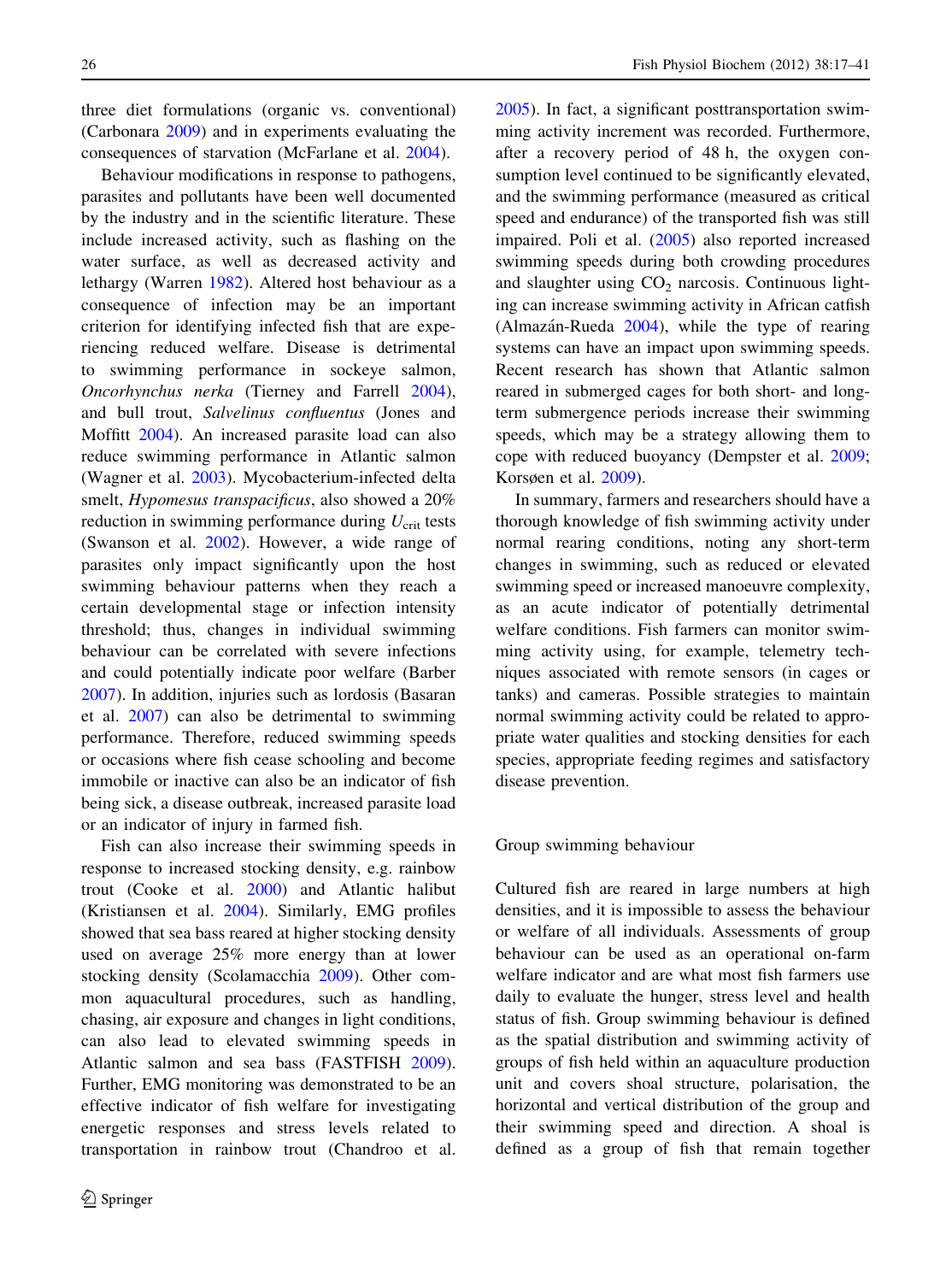voluntary, while synchronised and polarised fish shoals are termed schools (Pitcher and Parrish [1993](#page-22-0)).

The motivational state of an individual or the tendency to perform certain behaviours will vary with its internal affective and physiological states, which again is a result of external and internal sensory and neuroendocrine signals and the subjective appraisal of these. The motivational state or welfare state of the fish will affect the 'traffic rules' used by the fish, which also should give observable changes in the group swimming behaviour and emergent properties of the whole group, which can be used as indicators of stress level or welfare. Model studies have shown that only one fish with different 'traffic rules' can affect the behaviour of the whole group (Romey [1996\)](#page-22-0), indicating that this can be a sensitive indicator if we are able to correctly interpret the behaviour.

When held at high density, individual fish have to respond to the behaviour of others, and the group can adopt polarised schooling just by swimming in a way that minimises the risk of collisions (Føre et al. [2009\)](#page-19-0). Polarity, group velocity and interindividual spacing are characteristics of fish shoals that strongly affect individual members (Pitcher and Parrish [1993,](#page-22-0) Parrish et al. [2002](#page-22-0)). These characteristics are grouplevel 'emergent properties': collective outcomes of behavioural interactions among members, not under direct control of any single member. Simulation models show that many of the different emergent structures can be explained by forces that act on each individual and are modulated in response to other individuals' behaviour. Examples of forces include the following: biomechanical drag, aggregative attraction and repulsion and arrayal velocity matching (Parrish et al. [2002](#page-22-0)).

Farmed species are chosen because of their ability to thrive at high densities. In fish tanks and cages, there will usually be areas that are more favourable than the others and restricting these volumes will result in a trade-off between packing density (number of fish per cubic metre, Juell and Fosseidengen [2004\)](#page-20-0) and environmental conditions. Especially in sea cages, there can be large environmental gradients, with highly variable temperature, salinity, oxygen, current speed and light conditions (Juell [1995](#page-20-0), Juell and Fosseidengen [2004,](#page-20-0) Johansson et al. [2006](#page-20-0), [2007,](#page-20-0) Oppedal et al. [2007](#page-21-0)). Fish are attracted to the most optimal areas and avoid the unfavourable ones as a result of both attractions to a part of the rearing volume with preferred environmental conditions and avoidance/repulsion from areas with poor environmental conditions. Such conditions cause a trade-off between packing density and the benefits of being in the relatively best areas, and at high stocking densities, the less competitive fish will be forced to stay in suboptimal areas (Juell [1995,](#page-20-0) Johansson et al. [2006,](#page-20-0) Oppedal et al. [2007\)](#page-21-0). The behaviour of the fish can also have an effect on environmental conditions, and the high local concentrations of fish can cause reduced water flow and increased oxygen consumption leading to areas with hypoxia. Frequent profiling measurements of these conditions are necessary to relate the behaviour to environmental conditions.

In most fish species, exposure to negative stimuli leads to rapid escape movements towards the bottom of the tanks or cages, and concentration of the group near the bottom can indicate relatively recent exposure to acute stressors (Stien et al. [2007,](#page-23-0) FASTFISH [2009;](#page-19-0) Bratland et al. [2010](#page-18-0)).

In situations of acute stress, the fish react initially with reflexes that transmit through the shoal by fish copying or matching the behaviours of their nearest neighbours (Føre et al. [2009](#page-19-0)). In salmon cages, it is possible to observe strange emergent structures like fast swimming in 'tornados' or 'hour glass behaviour' of streams of fish moving fast from one location to another, which is also seen in wild fish schools stressed by predators (Pitcher and Parrish [1993](#page-22-0)). This is probably caused by copying behaviour, confusion and cognitive demands on the individuals, which then surrender their control to that of the school. Emergent structures can also spread to unstressed fish since this behaviour itself signals danger and can cause stress. However, similar (but not equal) behaviour can also be a positive indicator of high-feeding motivation (in sea bass), so these indicators differ according to species, life stage and rearing method.

A common indicator of good health and coping ability is the anticipatory response of the fish to feeding and sounds or signals associated with feeding. In aquaculture cages and tanks, this can be shown as a high concentration of fish near the feeding area and increased schooling activity (Juell et al. [1994,](#page-20-0) Chen and Purser [2001\)](#page-18-0). A good feed anticipatory response and feed intake can be signs of high feeding motivation and unstressed fish (Fernö et al. [1995,](#page-19-0) [2006;](#page-19-0) Folkedal [2010\)](#page-19-0). Experiments with salmon subjected to classical conditioning showed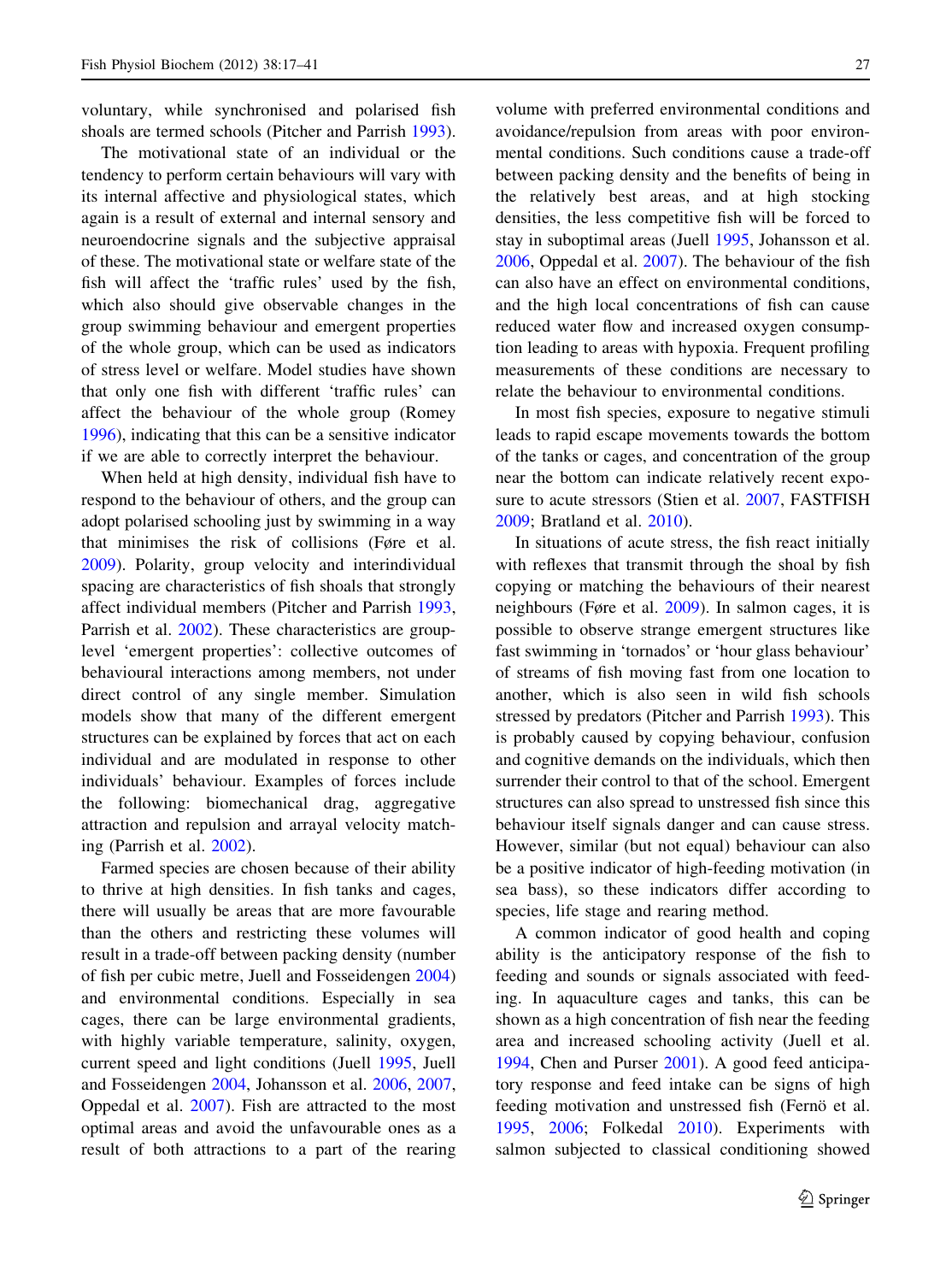that the anticipatory response after giving a conditioned signal was affected by acute stress, and the time for recovery to normal baseline behaviours was longer than the period of elevated cortisol levels (Stien et al. [2007](#page-23-0), Bratland et al. [2010\)](#page-18-0). However, increased swimming activity prior to and during a meal can also be a sign of underfeeding or a poorly designed feeding regime (e.g. Andrew et al. [2004](#page-17-0); Noble et al. [2007b](#page-21-0), [c](#page-21-0)). Therefore, care must be taken to avoid underfeeding as the ensuing feeding frenzy could be interpreted as a positive indicator of welfare.

#### Stereotypic and abnormal behaviour

Mason ([1991\)](#page-21-0) described stereotypic behaviour as a behavioural pattern that is repetitive, invariant and with no obvious goal or function. This definition has been revised following several studies that suggest stereotypic behaviour has an adaptive goal as it allows, for example, an increase in opioid activity that provides individuals with a reward experience (e.g. Cronin et al. [1986\)](#page-18-0).

Observations of stereotypic behaviour and other abnormal behaviours have been subjected to intense study in zoo animals (Mason and Rushen [2006\)](#page-21-0) and terrestrial farm animals (Von Borell [1995\)](#page-23-0), and it is repeatedly used as an indicator of poor welfare. The link between the appearance of stereotypic behaviour and poor welfare seems obvious when it results in physical injury or arises during suboptimal housing and rearing conditions. However, this link is not so clear cut as these repetitive behaviours may generate positive (reward) feelings as part of a coping strategy and therefore be compatible with good welfare (Dawkins [1998](#page-19-0)). Despite the debate on stereotypic behaviour and feelings, it is generally accepted that the development of stereotypes arises as a response to frustration, discomfort or a conflict of motivation (Würbel and Stauffacher [1997\)](#page-24-0).

There is very little evidence of stereotypic behav-iour in farmed fish. Almazán-Rueda ([2004](#page-17-0)) distinguished two stereotypic patterns in African catfish, which swim continuously and compulsively in fixed circular or triangular patterns of 10–50 s or 60–240 s. Both Almazán-Rueda ([2004](#page-17-0)) and van de Nieuwegiessen et al. [\(2008](#page-23-0)) demonstrated that African catfish stereotypic behaviour can be used as an indicator of reduced welfare or chronic stress (related to stocking

density). Kristiansen et al. ([2004](#page-20-0)) also reported stereotypic behaviour in Atlantic halibut, described as loops of vertical swimming behaviour. These authors showed an increase in stereotypic behaviour when halibut was kept at high stocking densities. Atlantic halibut were shown to develop stereotypic behaviour in shallow tanks and also when fed floating pellets instead of sinking pellets (Kristiansen et al. [2004,](#page-20-0) Kristiansen and Fernö [2007\)](#page-20-0), suggesting that the rearing system and feeding method may act as chronic stressor in flatfish.

Other behaviours described as abnormal or a kind of stereotypic behaviour have been identified in Atlantic salmon (e.g. types of circular shoaling in cages Kristiansen et al. [2004](#page-20-0)) and Mozambique tilapia (e.g. vacuum pit digging when housed in the absence of substrate, Galhardo et al. [2008](#page-19-0)).

Despite the scarcity of literature, the appearance of stereotypes has been linked with aquaculture procedures and stressors and therefore can be an indicator of poor welfare in farmed fish.

# Mental states and possible associated welfare indicators

The data reviewed thus far show that the majority of studies on fish welfare have been focused on identifying behavioural indicators of poor welfare (summarised in Table [1\)](#page-12-0). Very little has been done both on identifying indicators of good welfare and on developing strategies to improve the welfare of farmed fish. The possibility that fish are sentient creatures and capable of affective states or feelings will contribute not only to strategies for avoiding poor welfare but also for promoting good welfare.

Feelings are evolved emergent properties arising from the central nervous system, which interfere with memory and learning processes, providing higher flexibility and better responses to dangers, thus increasing fitness (Broom [1998](#page-18-0); Dawkins [1998\)](#page-19-0). In other words, the negative and positive valence of stimuli interpreted in a conscious domain may play an important role in the mechanisms of getting what animals need and avoiding what they do not need. The emergence of consciousness in fish has been a matter of intense scientific debate (e.g. Rose [2002](#page-22-0); Chandroo et al. [2004a,](#page-18-0) [b](#page-18-0)). Some authors, e.g. Rose [\(2002](#page-22-0), [2007\)](#page-22-0) and Cabanac et al. ([2009\)](#page-18-0), argue that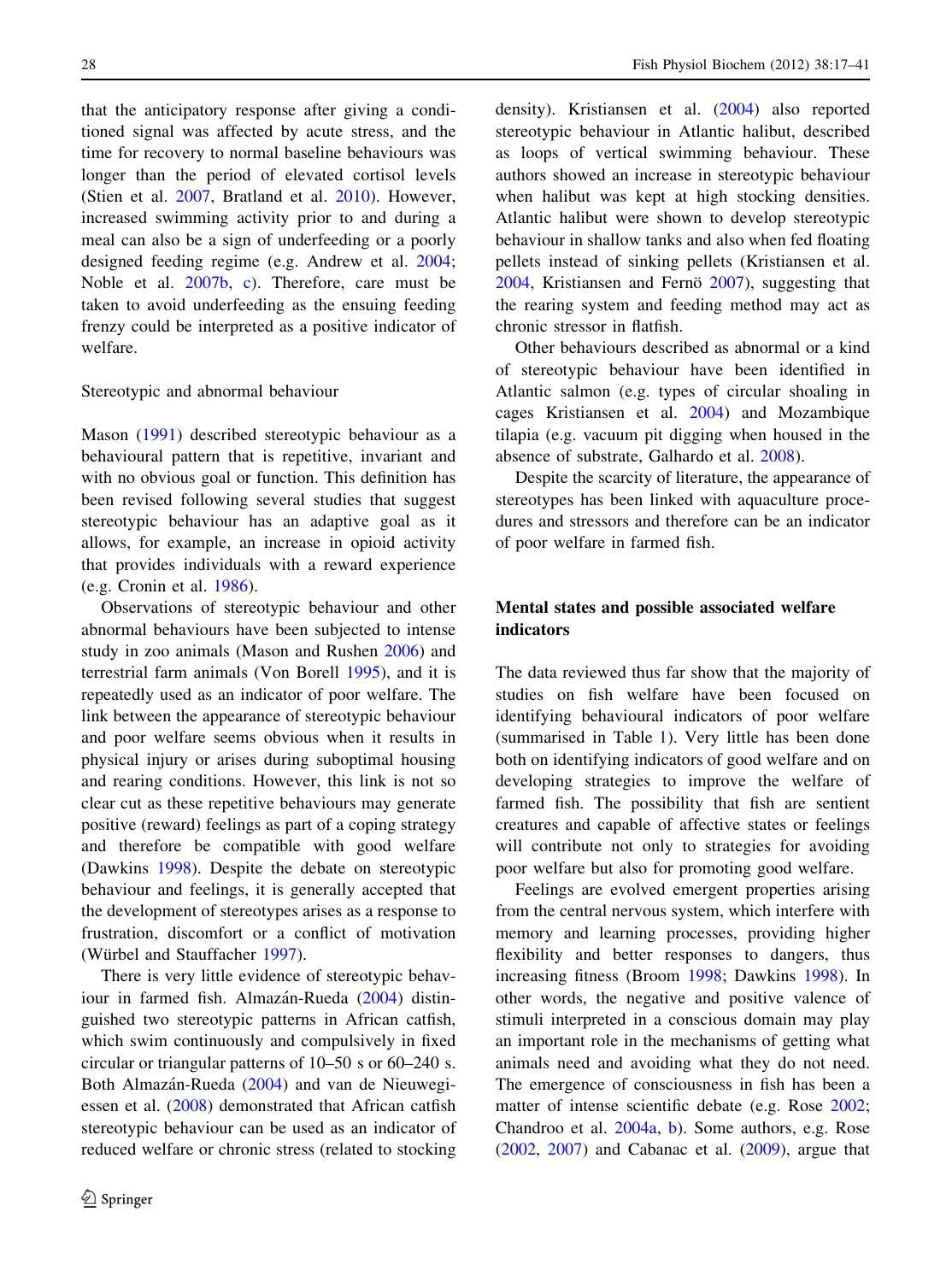<span id="page-12-0"></span>

| Table 1          |                                                       |                                         |                                                                                                  | Examples of behavioural changes in responses to aquaculture procedures or stressors that could be used as species-specific operational welfare indicators in farmed fish                   |                                                                                   |
|------------------|-------------------------------------------------------|-----------------------------------------|--------------------------------------------------------------------------------------------------|--------------------------------------------------------------------------------------------------------------------------------------------------------------------------------------------|-----------------------------------------------------------------------------------|
| Welfare<br>level | Behaviour                                             | procedures/<br>Aquaculture<br>stressors | Species                                                                                          | Operational welfare indicator                                                                                                                                                              | References                                                                        |
| Good             | Exploratory activity<br>Food-anticipatory<br>activity | Stocking density<br>Feeding method      | Rainbow trout Oncorhynchus mykiss<br>Gilthead Sea Bream Sparus aurata                            | Scheduled feeding (vs. random): $\uparrow$ food anticipatory<br>Low stocking densities: $\uparrow$ use of self-feeders<br>activity                                                         | Sánchez et al. (2009)<br>Boujard et al. (2002)                                    |
| Poor             | Aggression                                            | Feeding method                          | African catfish Clarias gariepinus<br>Atlantic salmon Salmo salar<br>Atlantic salmon Salmo salar | Fixed ration (vs. demand feeding): $\uparrow$ aggressive acts<br>Hand feeding (vs. self-feeding): $\uparrow \%$ of fish bitten<br>Underfeeding (vs. satiation): $\uparrow$ aggressive acts | Almazán-Rueda et al. (2004)<br>Cañon Jones et al. (2010)<br>Noble et al. (2007b)  |
|                  |                                                       | and light<br>Photoperiod<br>intensity   | African catfish Clarias gariepinus                                                               | Long periods of light and high light intensity: 1 skin<br>lesions                                                                                                                          | Almazán-Rueda et al. (2004,<br>2005)                                              |
|                  |                                                       | Stocking density                        | African catfish Clarias gariepinus                                                               | Low stocking densities: $\uparrow$ skin lesions                                                                                                                                            | Almazán-Rueda et al. (2004) and<br>de Nieuwegiessen et al. (2008,<br>2009)<br>van |
|                  |                                                       |                                         | Rainbow trout Oncorhynchus mykiss                                                                | High stocking densities: $\uparrow$ aggressive behaviour                                                                                                                                   | Ellis et al. (2002)                                                               |
|                  |                                                       |                                         | White sea bream Diplodus sargus                                                                  | High stocking densities: $\uparrow$ social interactions                                                                                                                                    | Karakatsouli et al. (2007)                                                        |
|                  |                                                       | Grading                                 | African catfish Clarias gariepinus                                                               | Homogenous groups of small fish: $\uparrow \%$ of fish bitten                                                                                                                              | Martins et al. (2006b)                                                            |
|                  | Foraging behaviour                                    | Feeding method                          | Atlantic halibut Hippoglossus<br>hippoglossus                                                    | Floating pellets (vs. sinking): $\downarrow$ number of pellets eaten                                                                                                                       | Kristiansen and Fernö (2007)                                                      |
|                  |                                                       | Water exchange rate in<br><b>RAS</b>    | Nile tilapia Oreochromis niloticus                                                               | High water exchange rates: $\downarrow$ feeding latency in small<br>size classes                                                                                                           | Martins et al. (2009)                                                             |
|                  |                                                       | Grading                                 | African catfish Clarias gariepinus                                                               | Homogenous groups of small fish: $\downarrow$ total feeding time<br>and feeding rate                                                                                                       | Martins et al. (2005)                                                             |
|                  |                                                       | Fasting periods                         | Sea bass Dicentrarchus labrax                                                                    | ↑ Feeding rate and daily feeding times after feeding is<br>resumed                                                                                                                         | Rubio et al. (2010)                                                               |
|                  |                                                       | otocols<br>Cleaning pr                  | Sea bass Dicentrarchus labrax                                                                    | Self-feeding                                                                                                                                                                               | Rubio et al. (2010)                                                               |
|                  | Swimming activity                                     | Hypoxia                                 | Atlantic cod Gadus morhua                                                                        | <b>J</b> Swimming speed                                                                                                                                                                    | Schurmann and Steffensen<br>(1994) and Herbert and<br>Steffensen (2005)           |
|                  |                                                       |                                         | White sturgeon Acipenser<br>transmontanus                                                        | <b>J</b> Swimming speed                                                                                                                                                                    | Crocker and Cech (1997)                                                           |
|                  |                                                       |                                         | Brook charr Salvelinus fontinalis                                                                | Swimming speed                                                                                                                                                                             | Tang and Boisclair (1995)                                                         |
|                  |                                                       |                                         | Sockeye salmon Oncorhynchus nerka                                                                | <b>J</b> Recovery test                                                                                                                                                                     | Farrell et al. (1998)                                                             |
|                  |                                                       |                                         | Nile tilapia Oreochromis niloticus                                                               | and $\downarrow$ Swimming activity of schools                                                                                                                                              | Xu et al. (2006)                                                                  |
|                  |                                                       | Hyperoxia                               | Atlantic salmon Salmo salar                                                                      | <b>J</b> Swimming speed                                                                                                                                                                    | Espmark and Baeverfjord (2009)                                                    |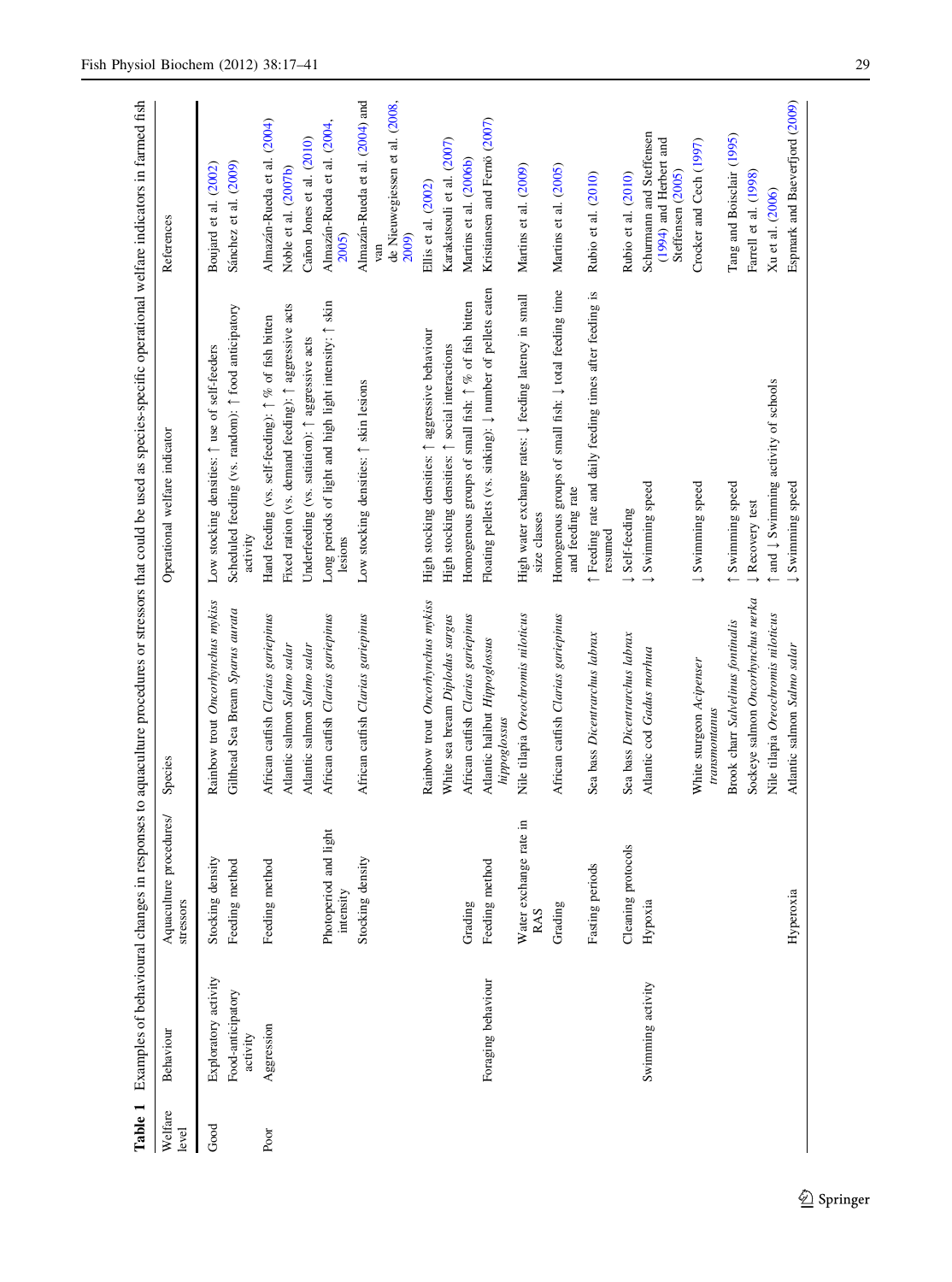| Table 1          | continued |                                          |                                            |                                                                                 |                                                                                            |
|------------------|-----------|------------------------------------------|--------------------------------------------|---------------------------------------------------------------------------------|--------------------------------------------------------------------------------------------|
| Welfare<br>level | Behaviour | procedures/stressors<br>Aquaculture      | Species                                    | Operational welfare indicator                                                   | References                                                                                 |
|                  |           | Pollutants                               | Sockeye salmon O. nerka                    | Dehydroabietic acid : $\downarrow$ recovery test                                | Jain et al. (1998)                                                                         |
|                  |           |                                          | Brown trout Salmo trutta                   | Cu: ↓ recovery test                                                             | Beaumont et al. (1996)                                                                     |
|                  |           |                                          | Juvenile lake chubsuckers Erimyzon sucetta | Ash: $\downarrow$ $U_{\rm crit}$                                                | Hopkins et al. (2003)                                                                      |
|                  |           | Infections                               | Delta smelt Hypomesus transpacificus       | $\downarrow$ $U_{\rm crit}$                                                     | Swanson et al. (2002)                                                                      |
|                  |           | Parasites                                | Atlantic salmon Salmo salar                | $\downarrow$ $\mathbf{U}_{\text{crit}}$                                         | Wagner et al. (2003)                                                                       |
|                  |           | Temperature                              | Largemouth bass Micropterus salmoides      | Low temperature: $\downarrow$ U <sub>crit</sub>                                 | Hasler et al. (2009)                                                                       |
|                  |           | Transportation                           | Rainbow trout O. mykiss                    | T EMG                                                                           | Chandroo et al. (2005)                                                                     |
|                  |           | Underfeeding                             | Atlantic cod Gadus morhua                  | Swimming speed                                                                  | Björnsson (1993)                                                                           |
|                  |           |                                          | Rainbow trout O. mykiss                    | T EMG                                                                           | McFarlane et al. (2004)                                                                    |
|                  |           |                                          | Gilthead sea bream Sparus aurata           | Swimming speed; $\uparrow$ school<br>manoeuver complexity                       | Andrew et al. (2004)                                                                       |
|                  |           |                                          | Turbot Scophthalmus maximus                | Swimming speed                                                                  | Huse and Skiftesvik (1985)                                                                 |
|                  |           | Short- and long-term<br>cage submergence | Atlantic salmon Salmo salar                | ↑ Swimming speed                                                                | Dempster et al. (2009) and Korsøen et al. (2009)                                           |
|                  |           | Photoperiod and light<br>intensity       | African catfish Clarias gariepinus         | Long periods of light and high light<br>intensity: $\uparrow$ swimming activity | Almazán-Rueda et al. (2004, 2005)                                                          |
|                  |           | Photoperiod                              | African catfish Clarias gariepinus         | Long periods of light: $\uparrow$ swimming<br>activity                          | Almazán-Rueda et al. (2005)                                                                |
|                  |           | Stocking density                         | African catfish Clarias gariepinus         | High stocking density: $\uparrow$ swimming<br>activity                          | van de Nieuwegiessen et al. (2008, 2009)                                                   |
|                  |           |                                          | European sea bass Dicentrarchus labrax     | High stocking density: $\downarrow$ swimming<br>speed                           | Santos et al. (2010)                                                                       |
|                  |           |                                          | European sea bass Dicentrarchus labrax     | High stocking density: 1 EMG                                                    | Carbonara et al. (2008)                                                                    |
|                  |           |                                          | Atlantic halibut Hippoglossus hippoglossus | High stocking density: $\uparrow$ swimming<br>activity                          | Kristiansen et al. (2004)                                                                  |
|                  |           | Environmental<br>gradients               | Atlantic salmon Salmo salar                | Changes in Space use and patchiness                                             | Juell and Fosseidengen (2004), Johansson et al.<br>(2006), and Oppedal et al. (2007, 2011) |
|                  |           | Feeding method                           | African catfish Clarias gariepinus         | Hand feeding (vs. self-feeding): $\uparrow$<br>swimming activity                | Almazán-Rueda et al. (2004)                                                                |
|                  |           |                                          | Atlantic salmon Salmo salar                | swimming speed and turning angles<br>Scheduled (vs. on demand): $\uparrow$      | Noble et al. (2007b, c)                                                                    |

 $\underline{\textcircled{\tiny 2}}$  Springer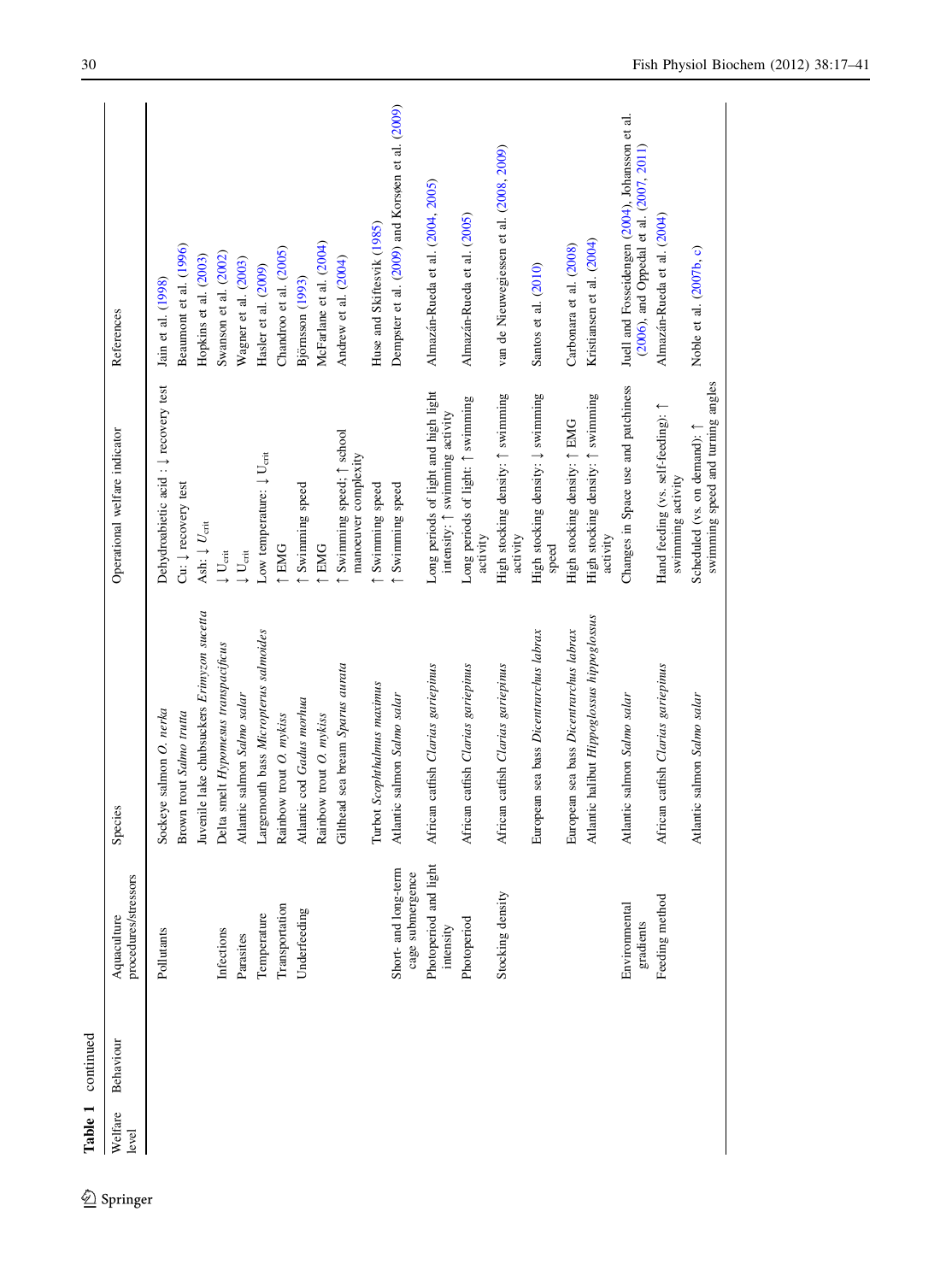|                  | Table 1 continued                                |                                     |                                               |                                                                            |                                             |
|------------------|--------------------------------------------------|-------------------------------------|-----------------------------------------------|----------------------------------------------------------------------------|---------------------------------------------|
| Welfare<br>level | Behaviour                                        | procedures/stressors<br>Aquaculture | Species                                       | Operational welfare indicator                                              | References                                  |
|                  | Ventilatory activity                             | Stocking density                    | African catfish Clarias<br>gariepinus         | High stocking density: $\uparrow$ air breathing                            | van de Nieuwegiessen et al.<br>(2008, 2009) |
|                  |                                                  | Нурохіа                             | Nile tilapia Oreochromis<br>niloticus         | ↑ Ventilator frequency                                                     | Xu et al. (2006)                            |
|                  |                                                  | Confinement                         | Nile tilapia Oreochromis<br>niloticus         | t Ventilator frequency                                                     | Barreto and Volpato (2004)                  |
|                  |                                                  | Handling                            | Rainbow trout Oncorhynchus<br>mykiss          | † Ventilator frequency                                                     | Brydges et al. (2009)                       |
|                  | Stereotypic behaviour and<br>abnormal behaviours | Stocking density                    | African catfish Clarias<br>gariepinus         | High stocking density: $\uparrow$ escape attempts                          | Van de Nieuwegiessen et al.<br>(2008)       |
|                  |                                                  |                                     | Atlantic halibut Hippoglossus<br>hippoglossus | High stocking density: 1 loops of vertical swimming; 1<br>surface swimming | Kristiansen et al. (2004)                   |
|                  |                                                  | Feed characteristics                | Atlantic halibut Hippoglossus<br>hippoglossus | Floating pellets (vs. sinking): 1 loops of vertical<br>swimming            | Kristiansen and Fernö (2007)                |
|                  |                                                  |                                     |                                               |                                                                            |                                             |

this is not possible because their behaviour is simple and reflexive and they lack a neocortex. Yet, a growing body of evidence related to cognitive (Braithwaite [2006](#page-18-0)), neuroanatomic (Portavella and Vargas [2005](#page-22-0); Rodriguez et al. [2006](#page-22-0)) and emotional (Sneddon [2007;](#page-23-0) Yue et al. [2008](#page-24-0)) aspects of fish behaviour provides strong support for sentience (the ability to feel) in fish. Good welfare should therefore be related to behaviours associated with attraction and positive anticipation and reward behaviour, while bad welfare should be associated with frustration, aversion, fear, pain and sickness behaviours.

The measurement of exploratory behaviour, foodrelated anticipatory activity (reward anticipation), preferences and reward-related operant behaviour has been suggested as indicators of positive fish emotions and welfare (Galhardo [2010;](#page-19-0) Galhardo et al. [2011a](#page-19-0)). Exploratory behaviour has been suggested to be selfrewarding, increasing the predictability of, and control over, the environment (Schulze Westerath et al. [2009\)](#page-22-0). These characteristics have led exploratory behaviour to be proposed as a candidate for assessing positive welfare in terrestrial farm animals (Schulze Westerath et al. [2009](#page-22-0)). In farmed fish, very little has been done on assessing positive welfare. Indirect suggestions come from the effect of stressors on the use of self-feeders. Boujard et al. [\(2002](#page-18-0)), for example, showed that increased stocking densities of rainbow trout reduced the number of operant tasks (use of self-feeders) executed to obtain a fixed food reward. Other examples, although not in an aquaculture context, come from exposing rainbow trout to noxious stimuli, which has been shown to affect an individual's exploratory behaviour (Sneddon et al. [2003\)](#page-23-0). In addition, Galhardo [\(2010](#page-19-0)) showed a reduction in neophobia when Mozambique tilapia are kept under stable social conditions, further supporting the use of exploration behaviour as a tool to assess (positive) welfare.

In certain species and under certain conditions, food-anticipatory activity can also be an indicator of good welfare (Kristiansen and Fernö [2007](#page-20-0)), as it may indicate a behavioural priority for foraging instead of being hidden or trying to escape. Increased swimming activity around feeding areas prior to feeding time is often observed in fish farms. This foodanticipatory activity may allow fish to predict the exposure to appetitive stimuli and have some awareness of control, which have been suggested to be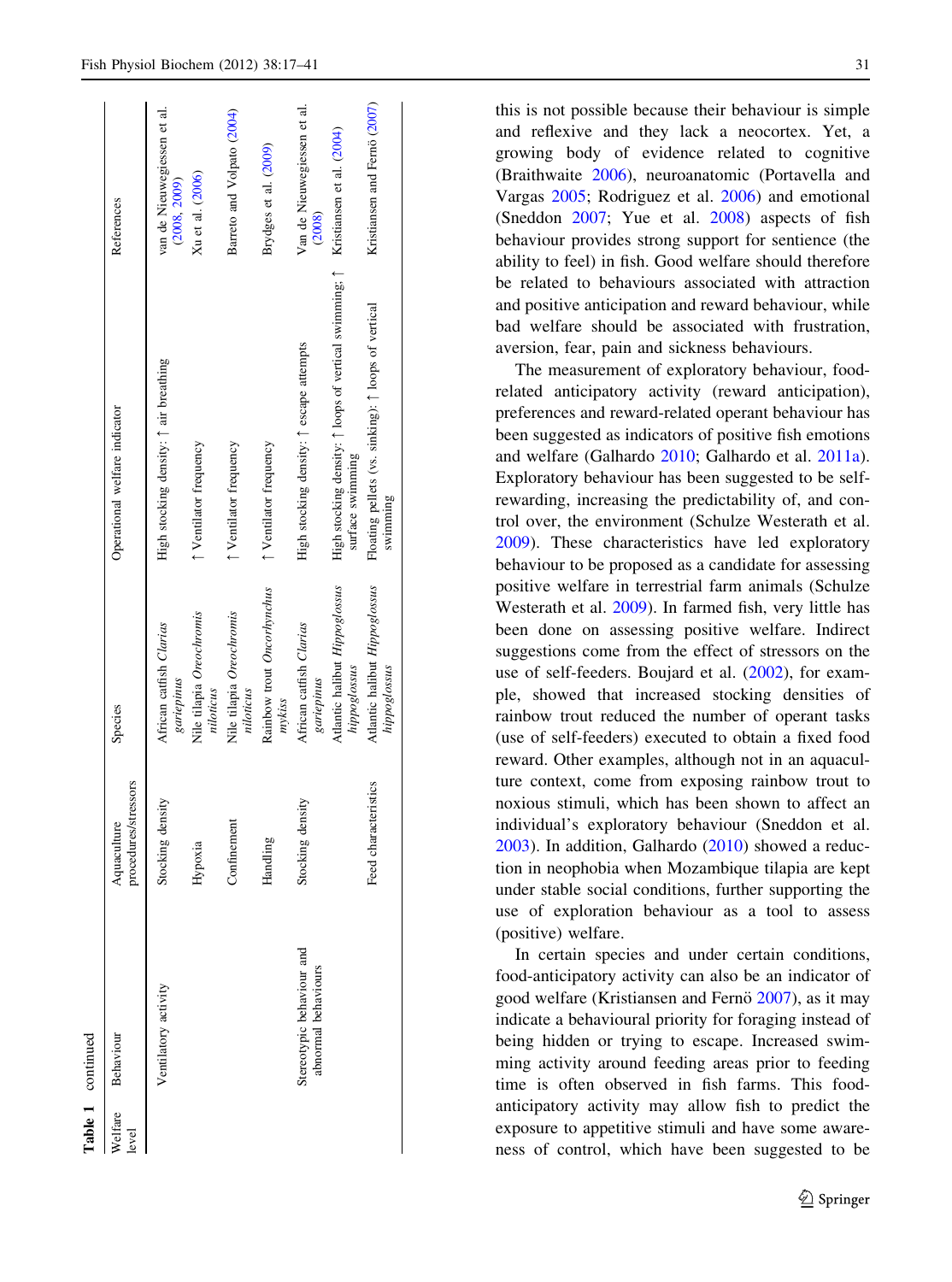important appraisal modulators of the fish responses to their environment (Galhardo et al. [2011b](#page-19-0)).

Preference tests that allow animals to display their needs (Dawkins [2004\)](#page-19-0) are used to assess fish welfare. Galhardo et al. ([2009\)](#page-19-0) showed that the lack of substrate is likely to decrease the welfare of breeding males in Mozambique tilapia. This approach considers that good welfare may not be equitable in all individuals. Indeed, recent studies suggest that stress response variability does not only depend on the individual's situation but also its cognitive evaluation of the situation, i.e. the way the stressor is appraised (Galhardo et al. [2009](#page-19-0)). Such knowledge could contribute to practical applications in animal production, of enhancing positive experiences and long-term positive emotional states, and including positive welfare indicators in on-farm monitoring systems (Boissy et al. [2007](#page-18-0)).

Reward-related operant behaviours are less used in fish welfare studies. However, Galhardo et al. [\(2011a\)](#page-19-0) has shown how Mozambique tilapia can push a door in order to access different resources, where the degree of motivation to obtain food or social contact was clearly higher than for access to a suitable substrate.

Promoting positive welfare includes, for example, providing opportunities for exploration, which requires complex environments. Environmental enrichment aims to increase the environmental complexity in its physical, temporal and/or social dimensions. Physical complexity includes structural, visual, auditory, olfactory and gustatory stimuli, whereas temporal complexity refers to the degree to which physical stimuli changes (Carlstead and Shepherdson [2000](#page-18-0)). These levels of complexity are often missing in an aquaculture context. Indeed, when compared with the environment occupied by their wild conspecifics, intensively farmed fish are kept under highly standardised conditions, which often mean a complete lack of enrichment. Farmed fish are cultured for long periods of time in the same tanks of the same colour(s), the same shape and exposed to the same, potentially harmful, background noises. They are fed with the same diets, which have the same taste, same colours and often given at the same time of the day. In addition, appropriate social complexity is of paramount importance for some species, and often, the group size and composition are altered via grading or sorting procedures. If welfare-friendly

housing systems are to be developed for farmed fish, we first need to understand the consequences of environmental enrichment on fish behaviour, physiology and performance. This information is scarce in farmed fish. Galhardo et al. [\(2008](#page-19-0)) showed that the use of tank substrate affects the reproductive behaviour and physiology, including behavioural needs (see below), in Mozambique tilapia males. Höglund et al. [\(2005](#page-20-0)) showed that providing hiding materials affects the fear response to alarm cues from conspecifics in crucian carp, while tank design and colour have also been shown to improve farmed fish welfare (Ross et al. [1995;](#page-22-0) Karakatsouli et al. [2007\)](#page-20-0). The use of feeding systems or regimes that deliver a responsive ration in relation to appetite levels can also improve welfare by reducing the chances that fish are underfed (Suzuki et al. [2008\)](#page-23-0), by reducing competition (Andrew et al. [2002](#page-17-0); Noble et al. [2007b](#page-21-0)) and by reducing the frequency of injury and damage (Noble et al. [2008](#page-21-0); Suzuki et al. [2008\)](#page-23-0). Juell and Fosseidengen [\(2004](#page-20-0)) suggested the use of underwater lamps to avoid crowding and improve the welfare of caged Atlantic salmon. The efficacy of these and other strategies for routine use in aquaculture needs further verification, particularly the impact of environmental enrichment on maintenance and water quality.

The assessment of frustrated behavioural needs is related to indicators of poor welfare (Ashley [2007](#page-17-0)). Galhardo et al. ([2009\)](#page-19-0) showed that Mozambique tilapia perform vacuum pit building in the absence of appropriate substrate, which, under normal circumstances, males use to build their spawning pits. Behavioural integrity, in which animals should be allowed to perform their natural repertoire of behaviour to guarantee their welfare, has also been assessed as an indicator of poor welfare (Würbel [2009](#page-24-0)). Despite the recognition that an aquaculture environment differs significantly from natural habitats, with a questionable biological relevance of some of the fish behavioural repertoire under natural conditions, natural fish behaviour has generally been used as an indicator of fish welfare. Foraging and swimming behaviours are examples of natural behaviours that have been taken into consideration in aquaculture procedures. As mentioned above, flatfish are bottom feeders and show improved welfare when fed sinking pellets as compared to floating pellets (Kristiansen and Fernö  $2007$ ). The swimming behaviour of certain species, such as flatfish, has led to novel tank design,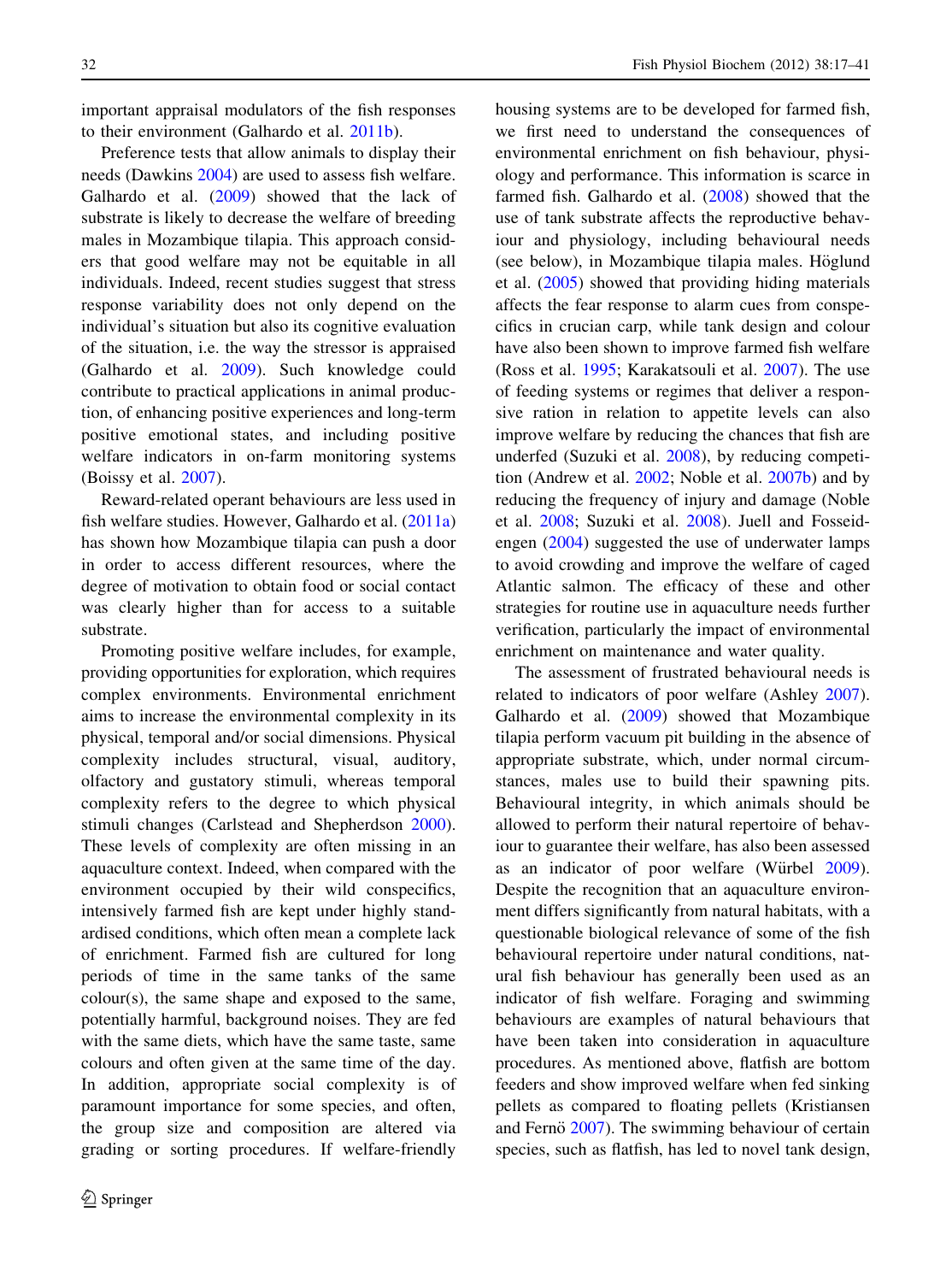for example raceways to maximise the surface area, and allow flatfish to rest on the bottom, indeed, when denied access to a resting area flatfish develops stereotypic behaviour, while schooling salmonids, sea bream and sea bass need to swim constantly and are often cultured in circular tanks.

There is still room to introduce new techniques or strategies in order to improve the welfare of farmed fish. One of the most obvious approaches is to adapt the rearing systems not only to the physiological but also to the species-specific behavioural needs. At present, the production of the most relevant European farmed fish (i.e. Atlantic salmon, sea bream and sea bass) utilises technology that allows fairly good growth and survival rates, while the welfare level, including the mental dimension, of these species remains unclear. This is partly because there is still a lack of knowledge on the basic principles of behavioural, physiological and cognitive responses to stress under captivity. The basic question 'what is it like to be a fish under aquaculture conditions' remains to be answered. Thus far, the scientific community has made considerable efforts to understand what causes stress and how a stress response can be characterised in farmed fish. However, the future calls for answers to questions such as when is a potential stressor a real stressor, for how long a stressor remains a stressor, why is a stressor interpreted as such and why different individuals react differently to the same stressor?

An emergent area of fish research is the understanding of psychological mediators of stress. For example, predictability has been suggested as a tool to manipulate the way animals interpret stimuli or stressors (Wiepkema [1987](#page-23-0); Greiveldinger et al. [2009](#page-19-0); Veissier et al. [2009](#page-23-0)). This suggestion is supported by studies in rats that showed that the predictability of negative events (such as electric shocks) leads to a reduction in gastric ulcers as compared to rats that cannot predict the shock event (Guile [1987\)](#page-19-0). Predictability of negative stimuli such as noise (Prior [2002\)](#page-22-0) or introduction into an unfamiliar cage (Muir and Pfister [1986\)](#page-21-0) has also been shown to result in reduced stress responses and better learning abilities in rats (Muir and Pfister [1986;](#page-21-0) Orsini et al. [2002;](#page-21-0) Prior [2002\)](#page-22-0). Carlstead ([1986\)](#page-18-0) showed a positive effect of predictability of feeding on growth and aggressive behaviour in pigs, while the predictability of a sudden event was shown to lower subsequent emotional

responses in sheep (Greiveldinger et al. [2007\)](#page-19-0). These results encourage the use of predictability to improve farm animal welfare. Very little is known about the effects of predictability on fish. Galhardo et al. [\(2011b](#page-19-0)) showed that Mozambique tilapia subjected to predictable confinement exhibit lower cortisol levels than fish that could not predict such stimuli. The relieving effects of predictability have been suggested to rely on a sense of both safety during periods of nonsignalisation and control by allowing selfpreparation for the future events (Orsini et al. [2002](#page-21-0); Bassett and Buchanan-Smith [2007\)](#page-18-0). However, the use of highly predictable environments may lead to a hypostimulation of the HPI axis as a consequence, resulting in a situation that may be considered analogous to boredom (Wemelsfelder [1993\)](#page-23-0).

The incorporation of concepts such as stability through change, i.e. allostasis (Korte et al. [2007](#page-20-0)), coping strategies (Øverli et al. [2007\)](#page-22-0), appraisal and cognition (Galhardo et al. [2009](#page-19-0)) in farmed fish welfare will certainly allow a more comprehensive picture of how farmed fish welfare should be assessed, utilising both positive and negative indicators.

# **Conclusions**

Behaviour represents a reaction to the environment as fish perceive it and therefore is a key element of fish welfare. In a developing and increasingly competitive aquaculture industry, it is of paramount importance that both farmers and researchers use species-specific behavioural signals for an early assessment of poor fish welfare. Furthermore, when considering the potential dichotomy of how behaviour can be interpreted as either good or poor (e.g. individual swimming activity) depending on the fish species, it is essential to develop an a priori understanding of the species-specific biology before drawing any conclusions in relation to welfare. Whether the same behavioural welfare indicator can be consistently used, and means the same throughout the life cycle of a fish, also needs to be addressed by future research.

It is also worth noting that fish differ in their coping strategies and perception of external events. Therefore, while one individual may interpret a situation as being highly stressful, another may interpret it as mildly stressful or even not at all stressful. Such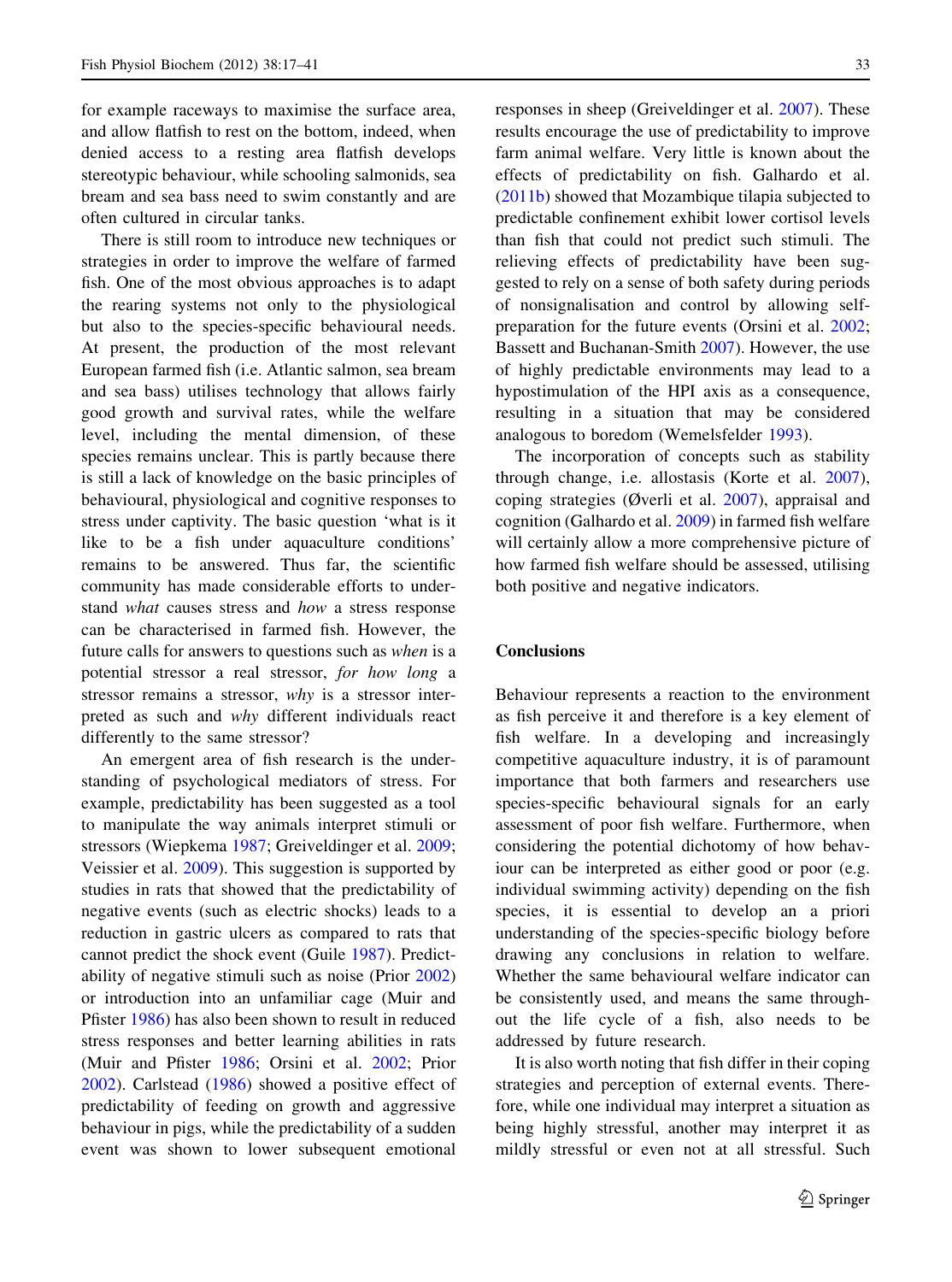<span id="page-17-0"></span>variation in individual responses may make an overall assessment of welfare difficult. However, with the ongoing development of underwater video technology and computer image processing, the possibility of sampling high number of individual fish at a low cost will fall increasingly within reach. Another alternative is to develop group-based welfare indicators, such as spatial distribution.

The variability in coping strategies between individuals also emphasises that not all individuals within a group will have a good welfare status. In fact, group-based indicators may hide poor welfare at an individual level. Providing the culture environment with some sort of modifications (e.g. providing escape routes, hiding places, etc.) may help synchronise the culture environment with the inherent individual variability in stress responses present in farmed fish.

The interpretation of the meaning of behavioural changes in terms of welfare will also demand the willingness to accept that these changes are influenced by other factors besides the stressor itself, including mental states. Accepting that fish can be subjected to psychological stress will contribute to the development of strategies (e.g. environmental enrichment or allowing fish to predict or anticipate changes in the environment) that contribute to good welfare practices under aquaculture conditions.

If the interpretation of welfare in commonly reared farmed fish has yet to be resolved, the welfare of new fish species for aquaculture is even more incipient. There are at present a number of new fish species being considered for fish farming, such as the bluefin tuna Thunnus thynnus and the sparid common dentex Dentex dentex. While much attention is being placed on larval/broodstock and grow-out technologies, little has been done on the needs of these species that may have an impact on their welfare. Using the same technologies and rearing systems already in use for other fish species may not be enough to ensure the welfare of these new fish for aquaculture.

Acknowledgments This publication benefits from participation of authors in COST action 867 'Welfare of fish in European aquaculture'. The authors would like to acknowledge Øyvind Øverli for commenting on the link between coping styles and welfare indicators. Pino Lembo and Pierluigi Carbonara are gratefully acknowledged for their comments on swimming activity and welfare. C. I. M. Martins acknowledge financial support by Fundação para a Ciência e Tecnologia, Portugal, through the grant SFRH/BPD/42015/ 2007.

Open Access This article is distributed under the terms of the Creative Commons Attribution Noncommercial License which permits any noncommercial use, distribution, and reproduction in any medium, provided the original author(s) and source are credited.

## References

- Alanärä A, Brännäs E (1996) Dominance in demand-feeding behaviour in Arctic charr and rainbow trout: the effect of stocking density. J Fish Biol 48:242–254
- Alanärä A, Winberg S, Brännäs E, Kiessling A, Höglund E, Elofsson U (1998) Feeding behaviour, brain serotonergic activity levels, and energy reserves of Arctic char (Salvelinus alpinus) within a dominance hierarchy. Can J Zool 76:212–220
- Almazán-Rueda P (2004) Towards assessment of welfare in African catfish Clarias gariepinus: the first step. PhD thesis, Wageningen University, 160 pp
- Almazán-Rueda P, Schrama JW, Verreth JAJ (2004) Behavioural responses under different feeding methods and light regimes of the African catfish (Clarias gariepinus) juveniles. Aquaculture 231:347–359
- Almazán-Rueda P, van Helmond ATM, Verreth JAJ, Schrama JW (2005) Photoperiod affects growth, behaviour and stress variables in Clarias gariepinus. J Fish Biol 67: 1029–1039
- Almeida OG, Kulczykowska E, Oliveira RF (2009) Changes in brain Arginine-vasotocin and Isotocin levels in dominants and subordinates males of cichlid fish. Society for neuroscience annual meeting, Chicago. Poster session 466.6
- Andrew JE, Noble C, Kadri S, Jewell H, Huntingford FA (2002) The effect of demand feeding on swimming speed and feeding responses in Atlantic salmon Salmo salar L., gilthead sea bream Sparus aurata L. and European sea bass Dicentrarchus labrax L. in sea cages. Aquacult Res 33:501–507
- Andrew JE, Holm J, Kadri S, Huntingford FA (2004) The effect of competition on the feeding efficiency and feed handling behaviour in gilthead sea bream (Sparus aurata L.) held in tanks. Aquaculture 232:317–331
- Ashley PJ (2007) Fish welfare: current issues in aquaculture. Appl Anim Behav Sci 104:199–235
- Barber I (2007) Parasites, behaviour and welfare in fish. Appl Anim Behav Sci 104:251–264
- Barreto RE, Volpato GL (2004) Caution for using ventilatory frequency as an indicator of stress in fish. Behav Process 66:43–51
- Barreto RE, Volpato GL (2006) Ventilatory frequency of Nile tilapia subjected to different stressors. J Exp Anim Sci 43:189–196
- Barreto RE, Luchiari AC, Marcondes AL (2003) Ventilatory frequency indicates visual recognition of an allopatric predator in naïve Nile tilapia. Behav Process 60:235-239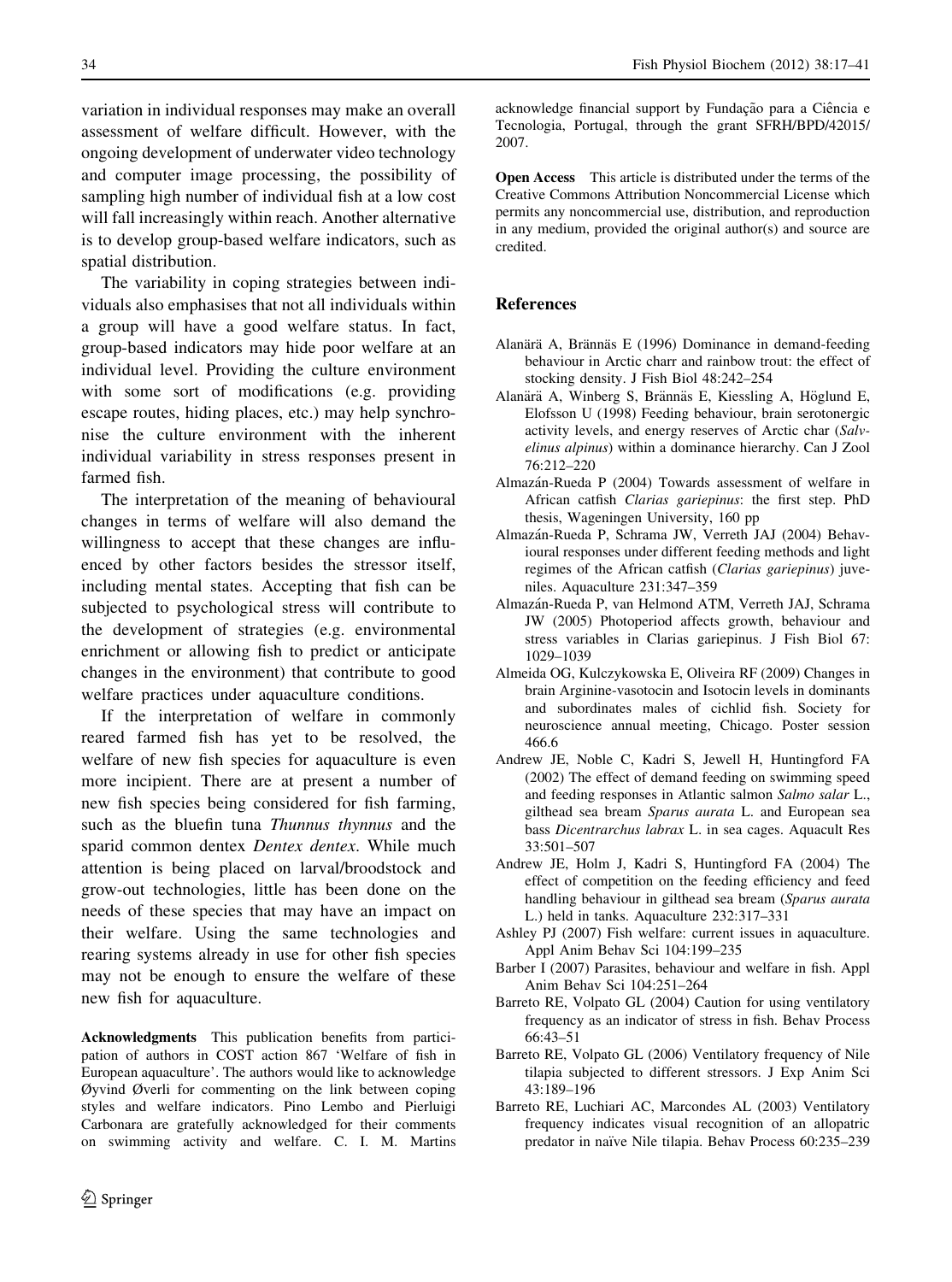- <span id="page-18-0"></span>Basaran F, Ozbilgin H, Ozbilgin YD (2007) Effect of lordosis on the swimming performance of juvenile sea bass (Dicentrarchus labrax L.). Aquacult Res 38:870–876
- Bassett L, Buchanan-Smith HM (2007) Effects of predictability on the welfare of captive animals. Appl Anim Behav Sci 102:223–245
- Beamish FWH (1978) Swimming capacity. In: Hoar WS, Randall DJ (eds) Fish physiology. Academic Press, New York, pp 101–187
- Beaumont MW, Butler PJ, Taylor EW, Mair JL, Mohammed MS (1996) Reduction in swimming performance of brown trout following copper exposure in soft acidic water. In: MacKinlay D, Nelson J (eds) International congress on the biology of fish, San Francisco, pp 127-132
- Bégout-Anras ML, Lagardère JP (2004) Domestication et comportement chez les poisons téléostéens. INRA Prod Anim 17:211–215
- Björnsson B (1993) Swimming speed and swimming metabolism of Atlantic cod (Gadus morhua) in relation to available food: a laboratory study. Can J Fish Aquat Sci 50:2542–2551
- Boissy A, Manteuffel G, Jensen MB, Moe RO, Spruijt B, Keeling LJ, Winckler C, Forkman B, Dimitrov I, Langbein J, Bakken M, Veissier I, Aubert A (2007) Assessment of positive emotions in animals to improve their welfare. Physiol Behav 92:375–397
- Boujard T, Labbé L, Aupérin B (2002) Feeding behaviour, energy expenditure and growth of rainbow trout in relation to stocking density and food accessibility. Aquacult Res 33:1233–1242
- Braithwaite VA (2006) Cognitive ability in fish. Fish Physiol 24:1–37
- Brännäs E, Alanärä A, Magnhagen C (2001) The social behaviour of fish. In: Keeling LJ, Gonyou HW (eds) Social behaviour of farm animals. CABI Publishing, Wallingford, pp 275–303
- Bratland S, Stien LH, Braithwaite V, Juell J-E, Folkedal O, Nilsson J, Oppedal F, Fosseidengen JE, Kristiansen TS (2010) From fear to anticipation. Using aversive light stimuli to train reward conditioning in Atlantic salmon (Salmo salar L.). Aquacult Int 18:991–1001
- Broom DM (1998) Welfare, stress, and the evolution of feelings. In: Moller AP, Milinski M, Slater PJB (eds) Advances in the study of behavior. Academic Press, San Diego, pp 371–403
- Brydges NM, Boulcott P, Ellis T, Braithwaite VA (2009) Quantifying stress responses induced by different handling methods in three species of fish. Appl Anim Behav Sci 116:295–301
- Burleson ML, Milsom WK (2003) Comparative aspects of  $O<sub>2</sub>$ chemoreception: anatomy, physiology, and environmental adaptations. In: Lahiri S, Semenza GL, Prabhakar NR (eds) Oxygen sensing: responses and adaptation to hypoxia. Marcel Dekker, New York, pp 685–707
- Byrne P, Ferguson HW, Lumsden JS, Ostland VE (1991) Blood-chemistry of bacterial gill disease in brook trout Salvelinus fontinalis. Dis Aquat Org 10:1–6
- Cabanac M, Cabanac AJ, Parent A (2009) The emergence of consciousness in phylogeny. Behav Brain Res 198: 267–272
- Cañon Jones HA, Hansen L, Noble C, Damsgård B, Broom DM, Pearce GP (2010) Social network analysis of behavioural interactions influencing fin damage development in Atlantic salmon (Salmo salar) during feedrestriction. Appl Anim Behav Sci 127:139–151
- Carbonara P (2009) Un approccio metodologico integrato fra telemetria fisiologica e biomarker per la valutazione del benessere animale nella spigola (Dicentrarchus labrax L.). PhD dissertation, University of Siena, 165 pp
- Carbonara P, Scolamacchia M, Spedicato MT, McKinley RS, Lembo G (2008) Muscle activity as a potential indicator of welfare in farmed European sea bass: results from an electromyographic (EMG) telemetry study. IFOAM conference on organic aquaculture, Cattolica, Italy, ICEA, pp 20–24
- Carlstead K (1986) Predictability of feeding: its effect on agonistic behaviour and growth in grower pigs. Appl Anim Behav Sci 16:25–38
- Carlstead K, Shepherdson D (2000) Alleviating stress in zoo animals. In: Moberg GP, Mench JA (eds) The biology of animal stress, basic principles and implications for animal welfare. University of Chicago Press, Chicago
- Chandroo KP, Duncan IJH, Moccia RD (2004a) Can fish suffer?: perspectives on sentience, pain, fear and stress. Appl Anim Behav Sci 86:225–250
- Chandroo KP, Yue S, Moccia RD (2004b) An evaluation of current perspectives on consciousness and pain in fishes. Fish Fish 5:281–295
- Chandroo KP, Cooke SJ, Mckinley RS, Moccia RD (2005) Use of electromyogram telemetry to assess the behavioural and energetic responses of rainbow trout, Oncorhyncus mykiss (Walbaum) to transportation stress. Aquacult Res 36:1226–1238
- Chen W-M, Purser GJ (2001) The effect of feeding regime on growth, locomotor activity pattern and the development of food anticipatory activity in greenback flounder. J Fish Biol 58:177–187
- Conte FS (2004) Stress and the welfare of cultured fish. Appl Anim Behav Sci 86:205–223
- Cooke SJ, Chandroo KP, Beddow TA, Moccia RD, McKinley RS (2000) Swimming activity and energetic expenditure of captive rainbow trout Oncorhynchus mykiss (Walbaum), estimated by electromyogram telemetry. Aquacult Res 31:495–506
- Couillard CM, Courtenay SC, MacDonald RW (2008) Chemical-environment interactions affecting the risk of impacts on aquatic organisms: a review with a Canadian perspective—interactions affecting vulnerability. Environ Rev 16:19–44
- Crocker CE, Cech JJ (1997) Effects of environmental hypoxia on oxygen consumption rate and swimming activity in juvenile white sturgeon, Acipenser transmontanus, in relation to temperature and life intervals. Environ Biol Fish 50:383–389
- Cronin GM, Wiepkema PR, van Ree JM (1986) Andorphins implicated in stereotypies of tethered sows. Experientia 42:198–199
- Damsgård B (2008) Husbandry techniques and fish quality. In: Lie  $\emptyset$  (ed) Improved farmed fish and quality. Woodhead Publisher, Cambridge, pp 494–516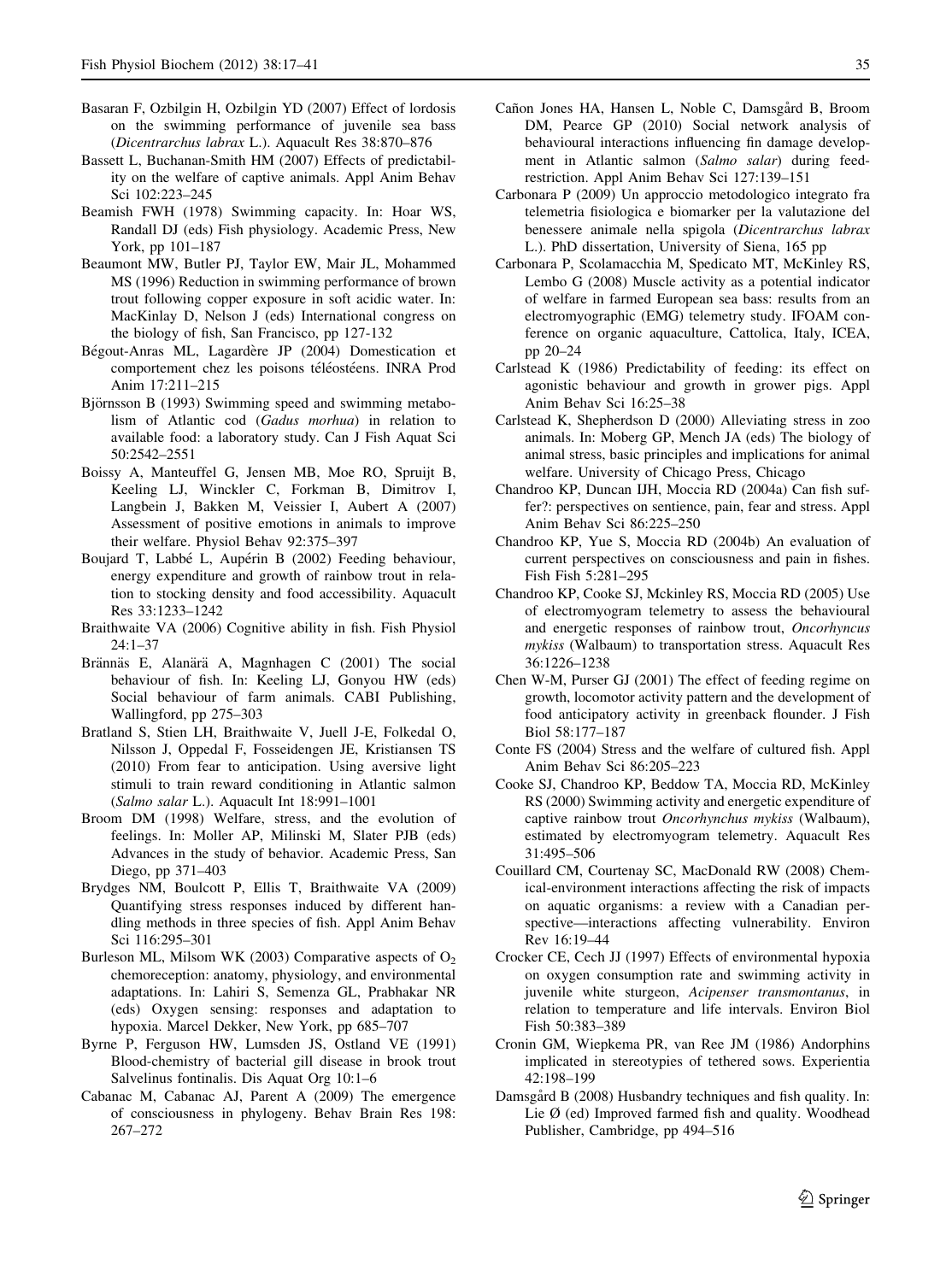- <span id="page-19-0"></span>Damsgård B, Dill LM (1998) Risk-taking behavior in weightcompensating coho salmon, Oncorhynchus kisutch. Behav Ecol 9:26–32
- Danchin E, Giraldeau L, Cézilly F (2008) Behavioural ecology. Oxford University Press, Oxford
- Dawkins MS (1990) From an animal's point of view: motivation, fitness, and animal welfare. Behav Brain Sci 13:1–61
- Dawkins MS (1998) Evolution and animal welfare. Q Rev Biol 73:305–328
- Dawkins MS (2004) Using behaviour to assess animal welfare. Anim Welfare 13:S3–S7
- Day N, Butler PJ (1996) Environmental acidity and white muscle recruitment during swimming in the brown trout (Salmo trutta). J Exp Biol 199:1947–1959
- Dempster T, Korsøen Ø, Oppedal F, Folkedal O, Juell JE (2009) Submergence of Atlantic salmon (Salmo salar) in sea-cages: a potential short-term solution to poor surface conditions. Aquaculture 288:254–263
- Denight ML, Ward JA (1982) Relationship of chin spot size to dominance in the black-chinned mouthbrooding cichlid fish (Sarotherodon melanotheron). Anim Behav 30:1099–1104
- Désiré L, Boissy A, Veissier I (2002) Emotions in farm animals: a new approach to animal welfare in applied ethology. Behav Process 60:165–180
- Dill LM (1983) Adaptive flexibility in the foraging behavior of fishes (coho salmon Oncorhynchus kisutch). Can J Fish Aquat Sci 40:398–408
- Domenici PD, Blake RW (1997) The kinematics and performance of fish fast-start swimming. J Exp Biol 200: 1165–1178
- Dugatkin LA (2004) Principles of animal behavior, 1st edn. W.W. Norton Publishing, New York
- Duncan IJH (2005) Science-based assessment of animal welfare: farm animals. Rev Sci Tech Off Int Epiz 24:483–492
- Duncan IJH, Dawkins MS (1983) The problem of assessing 'well-being' and 'suffering' in farm animals. In: Smidt D (ed) Indicators relevant to farm animal welfare. Martinus Nijhoff, The Hague, pp 13–24
- Eclancher B, Dejours P (1975) Contrôle de la respiration chez les poisons téléostéens: existence de chémorécepteurs physiologiquement analogues aux chémorécepteurs des vertébrés supérieurs. C R Acad Sci 280D:451-453
- Ejike C, Schreck CB (1980) Stress and social hierarchy rank in coho salmon. Trans Am Fish Soc 109:423–426
- Ellis T, North B, Scott AP, Bromage NR, Porter M, Gadd D (2002) The relationships between stocking density and welfare in farmed rainbow trout. J Fish Biol 61:493–531
- Ernst B, Hoeger SJ, O'Brien E, Dietrich DR (2007) Physiological stress and pathology in European whitefish (Coregonus lavaretus) induced by subchronic exposure to environmentally relevant densities of Planktothrix rubescens. Aquat Toxicol 82:15–26
- Espmark AM, Baeverfjord G (2009) Effects of hyperoxia on behavioural and physiological variables in farmed Atlantic salmon (Salmo salar) parr. Aquacult Int 17:341–353
- Farrell AP, Gamper K, Birthwell IK (1998) Prolonged swimming, recovery and repeat swimming performance of mature sockeye salmon Onchorhyncus nerka exposed to

moderate hypoxia and pentachlorophenol. J Exp Biol 201:2183–2193

- FASTFISH (2009) On farm assessment of stress level in fish. Final report. Unpublished report. [http://fastfish.imr.no/\\_\\_](http://fastfish.imr.no/__data/page/7764/FASTFISH_Publishable_Final_Activity_Report_draf_1.pdf) [data/page/7764/FASTFISH\\_Publishable\\_Final\\_Activity\\_](http://fastfish.imr.no/__data/page/7764/FASTFISH_Publishable_Final_Activity_Report_draf_1.pdf) [Report\\_draf\\_1.pdf](http://fastfish.imr.no/__data/page/7764/FASTFISH_Publishable_Final_Activity_Report_draf_1.pdf)
- Fernö A, Huse I, Juell J-E, Bjordal Å (1995) Vertical distribution of Atlantic salmon (Salmo salar L.) in net pens: trade-off between surface light avoidance and food attraction. Aquaculture 132:285–296
- Fernö A, Huse G, Jakobsen PJ, Kristiansen TS (2006) The role of fish learning skills in fisheries and aquaculture. In: Brown C, Laland K, Krause J (eds) Fish cognition and behaviour. Blackwell Publishing, Oxford, pp 119–138
- Folkedal O (2010) Anticipatory behaviour as indicator for stress and welfare in farmed Atlantic salmon at different life stages. PhD thesis, University of Bergen, Norway
- Føre M, Dempster T, Alfredsen JA, Johansen V, Johansson D (2009) Modelling of Atlantic salmon (Salmo salar L.) behaviour in sea-cages: a Lagrangian approach. Aquaculture 288:196–204
- Fox HE, White SA, Kao MHF, Fernald RD (1997) Stress and dominance in a social fish. J Neurosci 17:6463–6469
- Fry FEJ (1971) The effect of environmental factors on the physiology of fish. In: Hoar WS, Randall DJ (eds) Fish physiology, vol VI. New York Academy Press, New York, pp 1–99
- Galhardo L (2010) Teleost welfare: behavioural, cognitive and physiological aspects in Oreochromis mossambicus. PhD thesis, University of Porto, 215 pp
- Galhardo L, Correia J, Oliveira RF (2008) The effect of substrate availability on behavioural and physiological indicators of welfare in the African cichlid (Oreochromis mossambicus). Anim Welfare 17:239–254
- Galhardo L, Almeida O, Oliveira RF (2009) Preference for the presence of substrate in male cichlid fish: effects of social dominance and context. Appl Anim Behav Sci 120:224–230
- Galhardo L, Almeida O, Oliveira RF (2011a) Measuring motivation in a cichlid fish: an adaptation of the push-door paradigm. Appl Anim Behav Sci 130:60–70
- Galhardo L, Almeida O, Oliveira RF (2011b) The role of predictability in the stress response of a cichlid fish. Physiol Behav 102:367–372
- Grant JWA (1997) Territoriality. In: Godin J-GJ (ed) Behavioural ecology of teleost fishes. Oxford University Press, Oxford, pp 81–103
- Greiveldinger L, Veissier I, Boissy A (2007) Emotional experience in sheep: predictability of a sudden event lowers subsequent emotional response. Physiol Behav 92:675–683
- Greiveldinger L, Veissier I, Boissy A (2009) Behavioural and physiological responses of lambs to controllable vs. uncontrollable aversive events. Psychoneuroendocrinology 34:805–814
- Guile MN (1987) Differential gastric ulceration in rats receiving shocks on either fixed-time or variable-time schedules. Behav Neurosci 101:139–140
- Hakoyama H, Iguchi K (1997) Why is competition more intense if food is supplied more slowly? Behav Ecol Sociobiol 40:159–168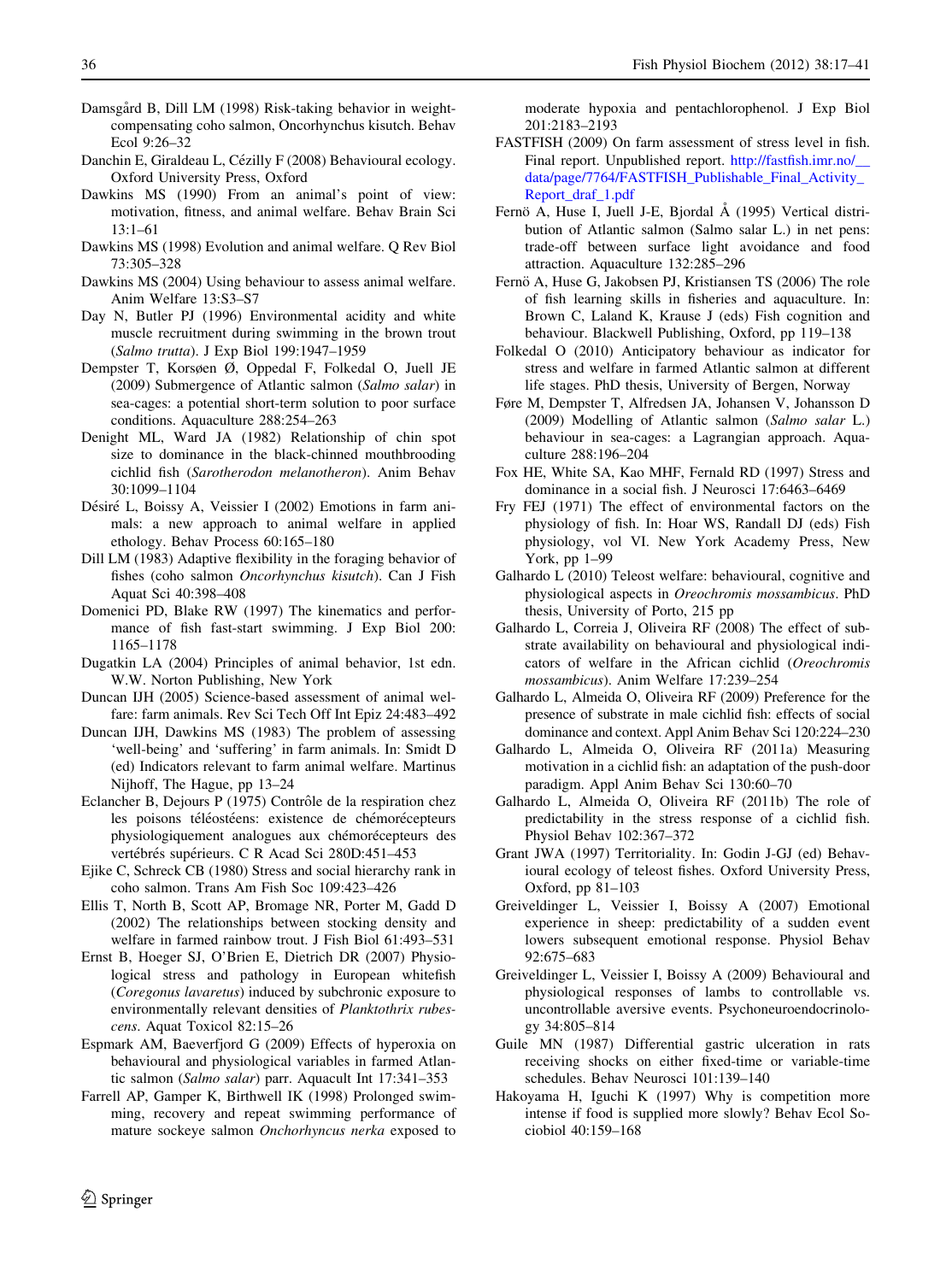- <span id="page-20-0"></span>Hansen LA, Dale T, Damsgård B, Uglem I, Aas K, Bjørn PA (2008) Escape-related behaviour of Atlantic cod, Gadus morhua L., in a simulated farm situation. Aquacult Res 40:26–34
- Hasler CT, Suski CD, Hanson KC, Cooke SJ, Philipp DP, Tufts BL (2009) Effect of water temperature on laboratory swimming performance and natural activity levels of adult largemouth bass. Can J Zool 87:589–596
- Heinrichs SC, Koob GF (2004) Corticotropin-releasing factor in brain: a role in activation, arousal, and affect regulation. J Pharmacol Exp Ther 311:427–440
- Herbert NA, Steffensen JF (2005) The response of Atlantic cod, Gadus morhua, to progressive hypoxia: fish swimming speed and physiological stress. Mar Biol 147: 1403–1412
- Hoare DJ, Krause J (2003) Social organisation, shoal structure and information transfer. Fish Fish 4:269–279
- Höglund E, Weltzien FA, Schjolden J, Winberg S, Ursin H, Doving KB (2005) Avoidance behavior and brain monoamines in fish. Brain Res 1032:104–110
- Hopkins WA, Snodgrass JW, Staub BP, Jackson BP, Congdon JD (2003) Altered swimming performance of a benthic fish (Erimyzon sucetta) exposed to contaminated sediments. Arch Environ Contam Toxicol 44:383–389
- Huntingford FA, Turner AK (1987) Animal conflict. Chapman & Hall, London, pp 64–71
- Huntingford F, Adams C, Braithwait VA, Kadri S, Pottinger TG, Sandøe P, Turnbull JF (2006) Current issues in fish welfare. J Fish Biol 68:332–372
- Huse I, Skiftesvik AB (1985) Qualitative and quantitative behaviour studies in starving and feeding turbot (Scophthalmus maximus L.) larvae. ICES 14:108–115
- Ishida Y, Yoshikawa H, Kobayashi H (1996) Electrophysiological responses of three chemosensory systems in the carp to pesticides. Physiol Behav 60:633–638
- Israeli-Weinstein D, Kimmel E (1998) Behavioral response of carp (Cyprinus carpio) to ammonia stress. Aquaculture 165:81–93
- Jain KE, Birtwell IK, Farrell AP (1998) Repeat swimming performance of mature sockeye salmon following a brief recovery period: a proposed measure of fish health and water quality. Can J Zool 76:1488–1496
- Jobling M (1983) Effect of feeding frequency on food intake and growth of Arctic charr, Salvelinus alpinus (L). J Fish Biol 23:177–185
- Jobling M, Koskela J (1996) Interindividual variations in feeding and growth in rainbow trout during restricted feeding and in a subsequent period of compensatory growth. J Fish Biol 49:658–667
- Johansson D, Ruohonen K, Kiessling A, Oppedal F, Stiansen J-E, Kelly M, Juell J-E (2006) Effect of environmental factors on swimming depth preferences of Atlantic salmon (Salmo salar L.) and temporal and spatial variations in oxygen levels in sea cages at a fjord site. Aquaculture 254:594–605
- Johansson D, Juell J-E, Oppedal F, Stiansen J-E, Ruohonen K (2007) The influence of the pycnocline and cage resistance on current flow, oxygen flux and swimming behaviour of Atlantic salmon (Salmo salar L.) in production cages. Aquaculture 265:271–287
- Jones DT, Moffitt CM (2004) Swimming endurance of bull trout, lake trout, Arctic char, and rainbow trout following challenge with Renibacterium salmoninarum. J Aquat Anim Health 16:10–22
- Juell J-E (1995) The behaviour of Atlantic salmon in relation to efficient cage rearing. Rev Fish Biol Fish 5:320–335
- Juell J-E, Fosseidengen JE (2004) Use of artificial light to control swimming depth and fish density of Atlantic salmon (Salmo salar) in production cages. Aquaculture 233:269–282
- Juell J-E, Fernö A, Furevik D, Huse I (1994) Influence of hunger level and food availability on the spatial distribution of Atlantic salmon, Salmo salar L., in sea cages. Aquacult Fish Manage 25:439–451
- Karakatsouli N, Papoutsoglou SE, Manolessos G (2007) Combined effects of rearing density and tank colour on the growth and welfare of juvenile White Sea bream Diplodus sargus L. in a recirculating water system. Aquacult Res 38:1152–1160
- Keeley ER (2000) An experimental analysis of territory size in juvenile steelhead trout. Anim Behav 59:477–490
- Kittilsen S, Ellis T, Schjolden J, Braastad B, Øverli Ø (2009) Determining stress responsiveness in family groups of Atlantic salmon (Salmo salar) using non-invasive measures. Aquaculture 298:146–152
- Kleszczyńska A, Vargas-Chacoff L, Gozdowska M, Kalamarz H, Martínez-Rodríguez G, Mancera JM, Kulczykowska E (2006) Arginine vasotocin, isotocin and melatonin responses following acclimation of gilthead sea bream (Sparus aurata) to different environmental salinities. Comp Biochem Physiol A 145:268–273
- Kleszczyn´ska A, Skorkowski EF, Kulczykowska E (2008) Stocking density influences brain arginine vasotocin (AVT) and isotocin (IT) concentrations in the three-spined stickleback. In: Resource management. Natural, human and material resources for the sustainable development in aquaculture. European aquaculture society special publication no. 37, September 2008. Inland Fisheries Institute, Olsztyn, pp 321–322
- Kolstad K, Grisdale-Helland B, Gjerde B (2004) Family differences in feed efficiency in Atlantic salmon (Salmo salar). Aquaculture 241:169–177
- Koolhaas JM, Korte SM, De Boer SF, Van der Vegt BJ, Van Reenen CG, Hopster H, De Jong IC, Ruis MAW, Blokhuis HJ (1999) Coping styles in animals: current status in behavior and stress-physiology. Neurosci Biobehav Rev 23:925–935
- Korsøen Ø, Dempster T, Fjelldal PG, Folkedal O, Kristiansen T, Oppedal F (2009) Long-term submergence of Atlantic salmon (Salmo salar L.) during winter affects behaviour, growth and condition. Aquaculture 296:373–381
- Korte SM, Olivier B, Koolhaas JM (2007) A new animal welfare concept based on allostasis. Physiol Behav 92:422–428
- Kristiansen TS, Fernö A (2007) Individual behaviour and growth of halibut (Hippoglossus hippoglossus L.) fed sinking and floating feed: evidence of different coping styles. Appl Anim Behav Sci 104:236–250
- Kristiansen TS, Fernö A, Holm JC, Privitera L, Bakke S, Fosseidengen JE (2004) Swimming behaviour as an indicator of low growth rate and impaired welfare in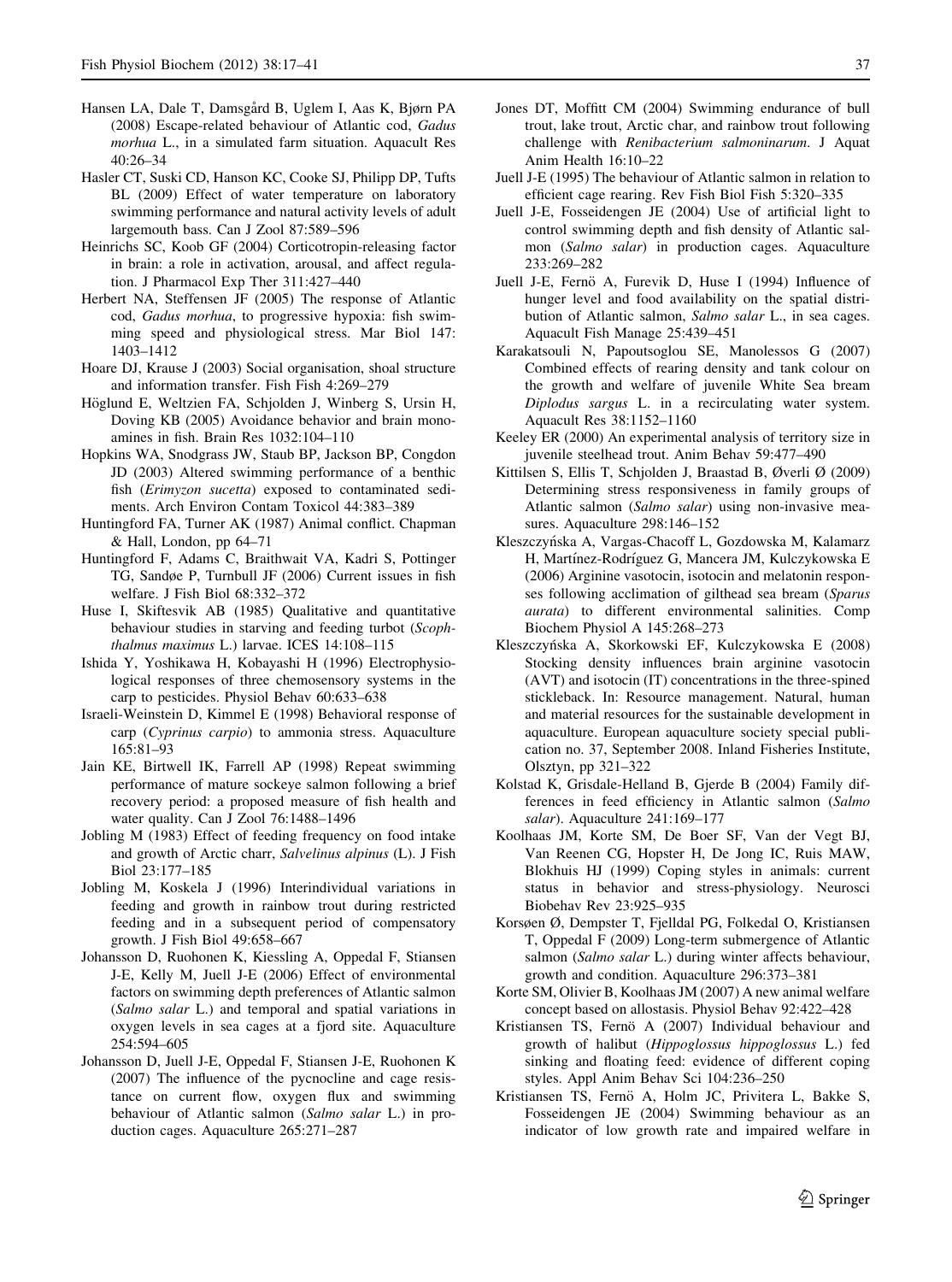<span id="page-21-0"></span>Atlantic halibut (Hippoglossus hippoglossus L.) reared at three stocking densities. Aquaculture 230:137–151

- Kucukbay Z, Yazlak H, Sahin N, Tuzcun M, Cakmak MN, Gurdogan F, Juturu V, Sahin K (2006) Zinc picolinate supplementation decreases oxidative stress in rainbow trout (Oncorhynchus mykiss). Aquaculture 257:465–469
- Kulczykowska E, Gozdowska M, Kalamarz H, Kleszczyńska A, Nietrzeba M, Martinez-Rodriguez G, Mancera JM (2009) Hypothalamic arginine vasotocin and isotocin are involved in stress response in fish. Comp Biochem Physiol A 154:S26
- Lembo G, Carbonara P, Scolamacchia M, Spedicato MT, McKinley RS (2007) Use of muscle activity indices as a relative measure of well-being in cultured sea bass Dicentrarchus labrax (Linnaeus, 1758). Hydrobiologia 582:271–280
- Lembo G, Carbonara P, Scolamacchia M, Spedicato MT, Bjørnsen JE, Holand B, McKinley RS (2008) Introduction of a new physiological sensor: an acoustic EMG transmitter. Fish Manage Ecol 15:333–338
- MacKenzie S, Ribas L, Pilarczyk M, Capdevila DM, Kadri S, Huntingford FA (2009) Screening for coping style increases the power of gene expression studies. PLoS One 4:e5314
- Mancera JM, Vargas-Chacoff L, García-López A, Kleszczyńska A, Kalamarz H, Martínez-Rodríguez G, Kulczykowska E (2008) High density and food-deprivation affect arginine vasotocin, isotocin and melatonin in gilthead sea bream (Sparus auratus). Comp Biochem Physiol A 149:92–97
- Martins CIM, Aanyu M, Schrama JW, Verreth JAJ (2005) Size distribution in African catfish (Clarias gariepinus) affects feeding behaviour but not growth. Aquaculture 250:300–307
- Martins CIM, Schrama JW, Verreth JAJ (2006a) The relationship between feed efficiency and stress response in African catfish Clarias gariepinus. Aquaculture 256: 588–595
- Martins CIM, Schrama JW, Verreth JAJ (2006b) The effect of grading on the welfare of African catfish. Appl Anim Behav Sci 97:323–334
- Martins CIM, Hillen B, Schrama JW, Verreth JAJ (2008) A brief note on the relationship between residual feed intake and aggression behaviour in juveniles of African catfish Clarias gariepinus. Appl Anim Behav Sci 111:408–413
- Martins CIM, Ochola DM, Ende S, Eding E, Verreth JAJ (2009) Is growth retardation present in Nile tilapia Oreochromis niloticus cultured in low water exchange recirculating aquaculture systems? Aquaculture 298:43–50
- Mason GJ (1991) Stereotypies: a critical review. Anim Behav 41:1015–1037
- Mason G, Rushen J (2006) Stereotypies in captive animals: fundamentals and implications for welfare, 2nd edn. CAB International, Wallingford
- Massabuau JC (2001) From a low blood- to low tissue-oxygenation strategy, an evolutionary theory. Respir Physiol 128:249–262
- Massabuau JC (2003) Primitive, and protective, our cellular oxygenation status? Mech Ageing Dev 124:857–863
- McFarlane WJ, Cubitt KF, Williams H, Rowsell D, Moccia R, Gosine R, McKinley RS (2004) Can feeding status and stress level be assessed by analyzing pattern of muscle

activity in free swimming rainbow trout (Oncorhynchus mykiss Walbaum)? Aquaculture 239:467–484

- Metcalfe NB, Huntingford FA, Thorpe JE (1987) The influence of predation risk on the feeding motivation and foraging strategy of juvenile Atlantic salmon. Anim Behav 35:901–911
- Moreira PSA, Pulman KGT, Pottinger TG (2004) Extinction of a conditioned response in rainbow trout selected for high or low responsiveness to stress. Hormones Behav 46:450–457
- Morgan KN, Tromborg CT (2007) Sources of stress in captivity. Appl Anim Behav Sci 102:262–302
- Muir JL, Pfister HP (1986) Corticosterone and prolactin responses to predictable and unpredictable novely stress in rats. Physiol Behav 37:285–288
- Neely WB (1979) Estimating rate constants for the uptake and clearance of chemicals by fish. Environ Sci Technol 13:1506–1510
- Noble C, Mizusawa K, Suzuki K, Tabata M (2007a) The effect of differing self-feeding regimes on the growth, behaviour and fin damage of rainbow trout held in groups. Aquaculture 264:214–222
- Noble C, Kadri S, Mitchell DF, Huntingford FA (2007b) Influence of feeding regime on intraspecific competition, fin damage and growth in  $1 +$  Atlantic salmon parr (Salmo salar L.) held in freshwater production cages. Aquacult Res 38:1137–1143
- Noble C, Kadri S, Mitchell DF, Huntingford FA (2007c) The effect of feed regime on the growth and behaviour of  $1 +$  Atlantic salmon post-smolts (Salmo salar L.) in semicommercial sea cages. Aquacult Res 38:1686–1691
- Noble C, Kadri S, Mitchell DF, Huntingford FA (2008) Growth, production and fin damage in cage-held  $0 +$  Atlantic salmon pre-smolts (Salmo salar L.) fed either (a) on-demand, or (b) to a fixed satiation-restriction regime: data from a commercial farm. Aquaculture 275:163–168
- O'Connor KI, Metcalfe NB, Taylor AC (1999) Does darkening signal submission in territorial contests between juvenile Atlantic salmon, Salmo salar? Anim Behav 58:1269–1276
- Oppedal F, Juell J-E, Johansson D (2007) Thermo-and photoregulatory swimming behaviour of caged Atlantic salmon: implications for photoperiod management and fish welfare. Aquaculture 265:70–81
- Oppedal F, Dempster T, Stien LH (2011) Environmental drivers of Atlantic salmon behaviour in sea-cages: a review. Aquaculture 311:1–18
- Orsini C, Ventura R, Lucchese F, Puglisi-Allegra S, Cabib S (2002) Predictable stress promotes place preference and low mesoaccumbens dopamine response. Physiol Behav 75:135–141
- Osborne WA, Muntz E (1906) The action of carbon di-oxide on the respiration of the gold fish. Biochem J 1:377–382
- Øverli Ø, Winberg S, Damsgård B, Jobling M (1998) Food intake and spontaneous swimming activity in Arctic charr (Salvelinus alpinus L.): role of brain serotonergic activity and social interaction. Can J Zool 76:1366–1370
- Øverli Ø, Olsen RE, Løvik F, Ringø E (1999) Dominance hierarchies in Arctic charr, Salvelinus alpinus L.: differential cortisol profiles of dominant and subordinate individuals after handling stress. Aquacult Res 30:259–264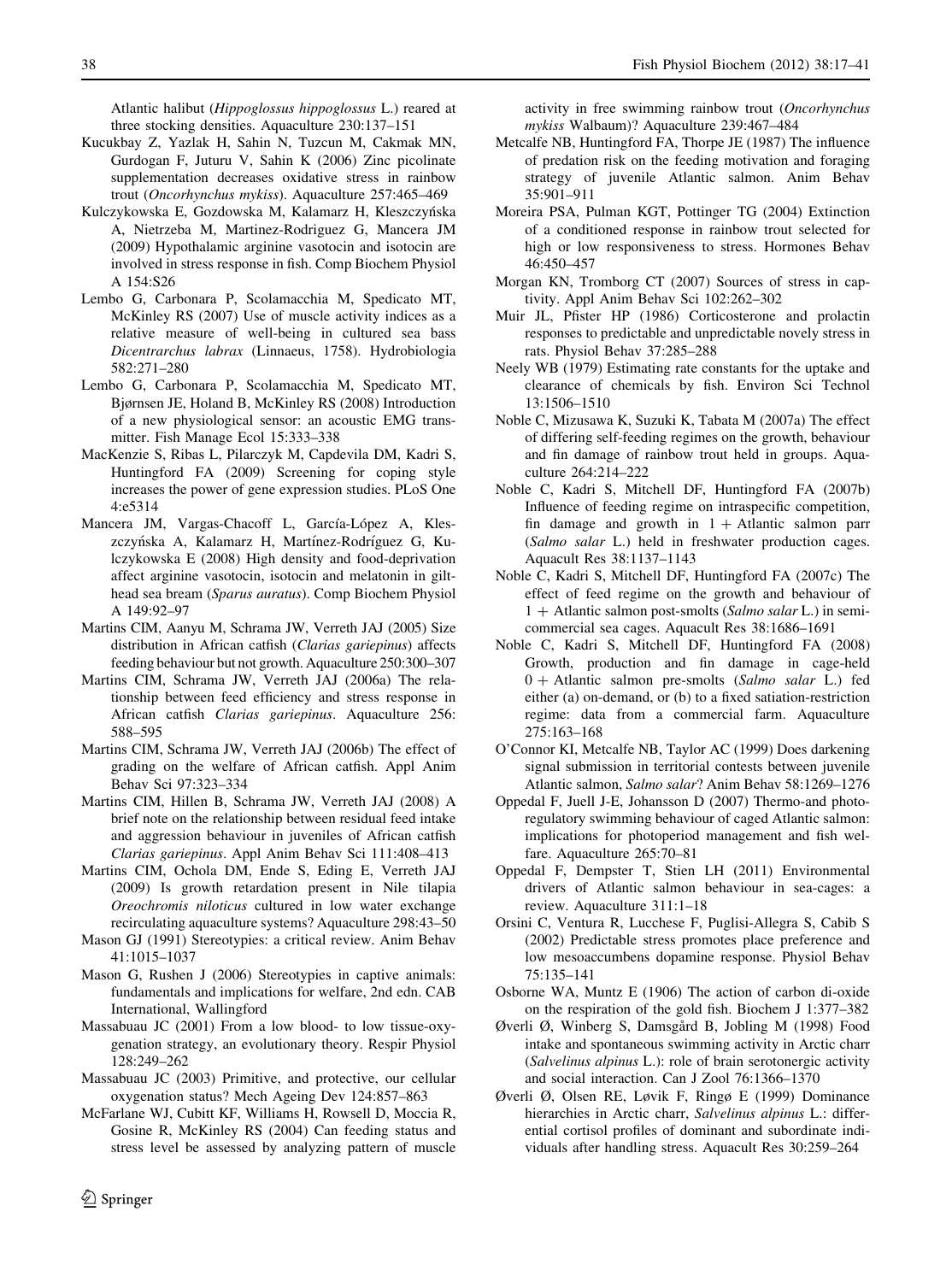- <span id="page-22-0"></span>Øverli Ø, Sørensen C, Kiessling A, Pottinger TG, Gjøen HM (2006a) Selection for improved stress tolerance in rainbow trout (Oncorhynchus mykiss) leads to reduced feed waste. Aquaculture 261:776–781
- Øverli Ø, Sørensen C, Nilsson G (2006b) Behavioral indicators of stress-coping style in rainbow trout: do males and females react differently to novelty? Physiol Behav 87:506–512
- Øverli Ø, Sørensen C, Pulman KGT, Pottinger TG, Korzan W, Summers CH, Nilsson GE (2007) Evolutionary background for stress-coping styles: relationships between physiological, behavioral, and cognitive traits in nonmammalian vertebrates. Neurosci Biobehav Rev 31: 396–412
- Pane EF, Haque A, Wood CA (2004) Mechanistic analysis of acute, Ni-induced respiratory toxicity in the rainbow trout (Oncorhynchus mykiss): an exclusively branchial phenomenon. Aquat Toxicol 69:11–24
- Parrish JK, Viscido SV, Grunbaum D (2002) Self-organized fish schools: an examination of emergent properties. Biol Bull 202:296–305
- Pierron F, Baudrimont M, Gonzalez P, Bourdineaud JP, Elie P, Massabuau JC (2007) Common pattern of gene expression in response to hypoxia or cadmium in the gills of the European glass eel (Anguilla anguilla). Environ Sci Technol 41:3005–3011
- Pitcher TJ, Parrish JK (1993) Functions of shoaling behaviour in teleosts. In: Pitcher TJ (ed) Behaviour of teleost fish. Chapman & Hall, London, pp 363–439
- Pitcher TJ, Magurran AE, Winfield IJ (1982) Fish in larger shoals find food faster. Behav Ecol Sociobiol 10:149–151
- Plaut I (2001) Critical swimming performance: its ecological relevance. Comp Biochem Physiol 131A:41–50
- Poli BM, Parisi G, Scappini F, Zampacavallo G (2005) Fish welfare and quality as affected by pre-slaughter and slaughter management. Aquacult Int 13:29–49
- Portavella M, Vargas JP (2005) Emotional and spatial learning in goldfish is dependent on different telencephalic pallial systems. Eur J Neurosci 21:2800–2806
- Pottinger TG (2006) Context dependent differences in growth of two rainbow trout (Oncorhynchus mykiss) lines selected for divergent stress responsiveness. Aquaculture 256:140–147
- Pottinger TG, Carrick TR (2001a) ACTH does not mediate divergent stress responsiveness in rainbow trout. Comp Biochem Physiol A 129:399–404
- Pottinger TG, Carrick TR (2001b) Stress responsiveness affects dominant-subordinate relationships in rainbow trout. Horm Behav 40:419–427
- Prior H (2002) Effects of predictable and unpredictable intermittent noise on spatial learning in rats. Behav Brain Res 133:117–124
- Priyadarshana T, Asaeda T, Manatunge J (2006) Hungerinduced foraging behavior of two cyprinid fish: Pseudorasbora parva and Rasbora daniconius. Hydrobiology 568:341–352
- Randall DJ (1982) The control of respiration and circulation in fish during exercise and hypoxia. J Exp Biol 100:275–288
- Ritola O, Livimgstone DR, Peters LD, Lindstrom-Seppa P (2002) Antioxidant processes are affected in juvenile rainbow trout (Oncorhynchus mykiss) exposed to ozone and oxygen surpersaturated water. Aquaculture 210:1–19
- Rodriguez F, Broglio C, Duran E, Gomez A, Salas C (2006) Neural mechanisms of learning in teleost fish. In: Brown C, Laland K, Krause J (eds) Fish cognition and behaviour. Blackwell Publishing, Oxford, pp 243–277
- Romey WL (1996) Individual differences make a difference in the trajectories of simulated schools. Ecol Model 92: 65–77
- Rose JD (2002) The neurobehavioral nature of fishes and the question of awareness and pain. Rev Fish Sci 10:1–38
- Rose JD (2007) Anthropomorphism and 'mental welfare' of fishes. Dis Aquat Organ 75:139–154
- Ross RM, Watten BJ, Krise WF, DiLauro MN (1995) Influence of tank design and hydraulic loading on the behavior, growth, and metabolism of rainbow trout (Oncorhynchus mykiss). Aquacult Eng 14:29–47
- Rousing T, Bonde M, Sørensen JT (2001) Aggregating welfare indicators into an operational welfare assessment system: a bottom up approach. Acta Agric Scand Anim Sci Suppl 30:53–58
- Rubio VC, Sánchez E, Cerdá-Reverter JM (2010) Compensatory feeding in the sea bass after fasting and physical stress. Aquaculture 298:332–337
- Ruiz-Gomez ML, Kittilsen S, Höglund E, Huntingford FA, Sørensen C, Pottinger TG, Bakken M, Winberg S, Korzan WJ, Øverli Ø (2008) Behavioral plasticity in rainbow trout (Oncorhynchus mykiss) with divergent coping styles: when doves become hawks. Hormones Behav 54:534–538
- Ryer CH, Olla BL (1991) Information-transfer and the facilitation and inhibition of feeding in a schooling fish. Environ Biol Fish 30:317–323
- Ryer CH, Olla BL (1992) Social mechanisms facilitating exploitation of spatially variable ephemeral food patches in a pelagic marine fish. Anim Behav 44:69–74
- Salek SJ, Sullivan CV, Godwin J (2002) Arginine vasotocin effects on courtship behavior in male white perch (Morone americana). Behav Brain Res 133:177–183
- Sánchez JA, López-Olmeda JF, Blanco-Vives B, Sánchez-Vázquez FJ (2009) Effects of feeding schedule on locomotor activity rhythms and stress response in sea bream. Physiol Behav 98:125–129
- Santos GA, Schrama JW, Mamauag REP, Rombout JHWM, Verreth JAJ (2010) Chronic stress impairs performance, energy metabolism and welfare indicators in European seabass (Dicentrarchus labrax): the combined effects of fish crowding and water quality deterioration. Aquaculture 299:73–80
- Schreck CB (1981) Stress and compensation in teleostean fishes: response to social and physical factors. In: Pickering AD (ed) Stress and fish. Academic Press, New York, pp 294–321
- Schulze Westerath H, Laister S, Winckler C, Knierim U (2009) Exploration as an indicator of good welfare in beef bulls: an attempt to develop a test for on-farm assessment. Appl Anim Behav Sci 116:126–133
- Schurmann H, Steffensen JF (1994) Spontaneous swimming activity of Atlantic cod Gadus morhua exposed to graded hypoxia at three temperatures. J Exp Biol 197:129–142
- Scolamacchia M (2009) Eco-physiological indicators and evaluation of stress factors in European sea bass Dicentrarchus labrax (Linnaeus, 1758). PhD thesis, University of Bari, Bari, 162 pp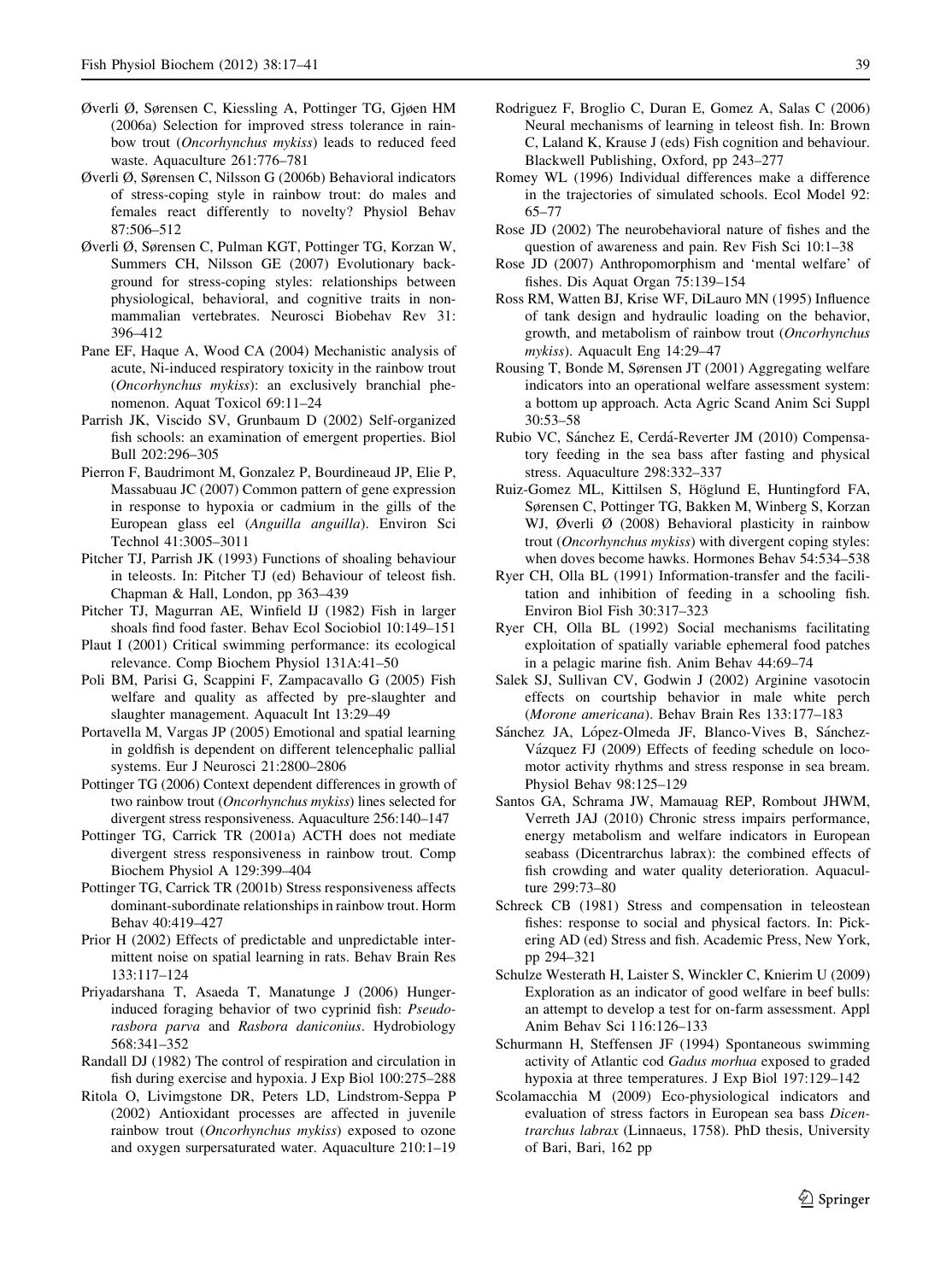- <span id="page-23-0"></span>Scott AP, Ellis T (2007) Measurement of fish steroids in water—a review. Gen Comp Endocr 153:392–400
- Scott GR, Sloman KA (2004) The effects of environmental pollutants on complex fish behaviour: integrating behavioural and physiological indicators of toxicity. Aquat Toxicol 68:369–392
- Scott AP, Hirschenhauser K, Bender N, Oliveira R, Earley RL, Sebire M, Ellis T, Pavlidis M, Hubbard PC, Huertas M, Canario A (2008) Non-invasive measurement of steroids in fish-holding water: important considerations when applying the procedure to behaviour studies. Behaviour 145(suppl SI):1307–1328
- Semsar K, Kandel FL, Godwin J (2001) Manipulation of the AVT system shift social status and related courtship and aggressive behavior in the bluehead wrasse. Horm Behav 40:21–31
- Shingles A, McKenzie DJ, Taylor EW, Moretti A, Butler PJ, Ceradini S (2001) Effects of sublethal ammonia exposure on swimming performance in rainbow trout (Oncorhynchus mykiss). J Exp Biol 204:2691–2698
- Smith CJ, Shaw SBJ, Handy RD (2007) Toxicity of single walled carbon nanotubes to rainbow trout, (Oncorhynchus mykiss): respiratory toxicity, organ pathologies, and other physiological effects. Aquat Toxicol 82:94–109
- Sneddon L (2007) Assessing pain perception in fish from physiology to behaviour. Comp Biochem Physiol A 146:S78
- Sneddon LU, Braithwaite VA, Gentle MJ (2003) Novel object test: examining nociception and fear in the rainbow trout. J Pain 4:431–440
- Sordillo LM, Aitken SL (2009) Impact of oxidative stress on the health and immune function of dairy cattle. Vet Immunol Immunopathol 128:104–109
- Sørum U, Damsgård B (2004) Effects of anaesthetisation and vaccination on feed intake and growth in Atlantic salmon (Salmo salar L.). Aquaculture 232:333–341
- Spruijt BM, Bos R, Pijlman FTA (2001) A Concept of welfare based on reward evaluating mechanisms in the brain: anticipatory behaviour as an indicator for the state of reward systems. Appl Anim Behav Sci 72:145–171
- Stien LH, Bratland S, Austevoll I, Oppedal F, Kristiansen TS (2007) A video analysis procedure for assessing vertical fish distribution in aquaculture tanks. Aquacult Eng 37: 115–124
- Suzuki K, Mizusawa K, Noble C, Tabata M (2008) The growth, feed conversion ratio and fin damage of rainbow trout Oncorhynchus mykiss under self-feeding and handfeeding regimes. Fish Sci 74:941–943
- Swanson C, Baxa DV, Young PS, Cech JJ, Hedrick RP (2002) Reduced swimming performance in delta smelt infected with Mycobacterium spp. J Fish Biol 61: 1012–1020
- Symons PEK (1968) Increase in aggression and the strength of the social hierarchy among juvenile Atlantic salmon deprived of food. J Fish Res Board Can 25:2387–2401
- Tang M, Boisclair D (1995) Relationship between respiration rate of juvenile brook trout (Salvelinus fontinalis), water temperature, and swimming characteristics. Can J Fish Aquat Sci 52:2138–2145
- Terova G, Gornati R, Rimoldi S, Bernardini G, Saroglia M (2005) Quantification of a glucocorticoid receptor in sea

bass (Dicentrarchus labrax L.) reared at high stocking density. Gene 357:144–151

- Thompson RR, Watson JC (2004) Peptide effects on social behavior: effects of vasotocin and isotocin on social approach behavior in male goldfish (Carassius auratus). Bahav Neurosci 118:620–626
- Tierney KB, Farrell AP (2004) The relationships between fish health, metabolic rate, swimming performance and recovery in return-run sockeye salmon, Oncorhynchus nerka (Walbaum). J Fish Dis 27:663–671
- Trenzado CE, Morales AE, de la Higuera M (2006) Physiological effects of crowding in rainbow trout, Oncorhynchus mykiss, selected for low and high stress responsiveness. Aquaculture 258:583–593
- Turnbull JF, Kadri S (2007) Safeguarding the many guises of farmed fish welfare. Dis Aquat Org 75:173–182
- van de Nieuwegiessen PG, Boerlage AS, Verreth JAJ, Schrama JW (2008) Assessing the effects of a chronic stressor, stocking density, on welfare indicators of juvenile African catfish, Clarias gariepinus Burchell. Appl Anim Behav Sci 115:233–243
- van de Nieuwegiessen PG, Olwo J, Khong S, Verreth JAJ, Schrama JW (2009) Effects of age and stocking density on the welfare of African catfish, Clarias gariepinus Burchell. Aquaculture 288:69–75
- Veissier I, Boissy A, Désiré L, Greiveldinger L (2009) Animals' emotions: studies in sheep using appraisal theories. Anim Welfare 18:347–354
- von Borell E (1995) Neuroendocrine integration of stress and significance of stress for the performance of farm animals. Appl Anim Behav Sci 44:219–227
- Wagner GN, McKinley RS, Bjørn PA, Finstad B (2003) Physiological impact of sea lice on swimming performance of Atlantic salmon. J Fish Biol 62:1000–1009
- Wagner GN, Balfry SK, Higgs DA, Lall SP, Farrell AP (2004) Dietary fatty acids composition affects the repeat swimming performance of Atlantic Salmon in seawater. Comp Biochem Physiol 137A:567–576
- Warren JW (1982) Diseases of hatchery fish. US fish & wildlife service, region 3, twin cities. Minnesota stock no. 024-010-00-622-6, US Government Printing Office, Washington, DC, 91 pp
- Wemelsfelder F (1993) The concept of boredom and its relationship to stereotyped behavior. In: Lawrence AB, Rushen J (eds) Stereotypic behavior: fundamentals and applications to animal welfare. CAB International, Wallingford
- Wendelaar Bonga SE (1997) The stress response in fish. Physiol Rev 77:591–625
- White AJ, Schreer JF, Cooke SJ (2008) Behavorial and physiological responses of the congeneric largemouth (Micropterus salmoides) and smallmouth bass (M. dolomieu) to various exercise and air exposure durations. Fish Res 89:9–16
- Wiepkema PR (1987) Behavioural aspects of stress. In: Wiepkema PR, Van Adrichem PWM (eds) Biology of stress in farm animals: an integrative approach. Martinus Nijhoff Publishers, Dordrecht, pp 113–133
- Winberg S, Nilsson GE (1993a) Roles of brain monoamine neurotransmitters in agonistic behaviour and stress reactions, with particular reference to fish. Comp Biochem Physiol 106:597–614